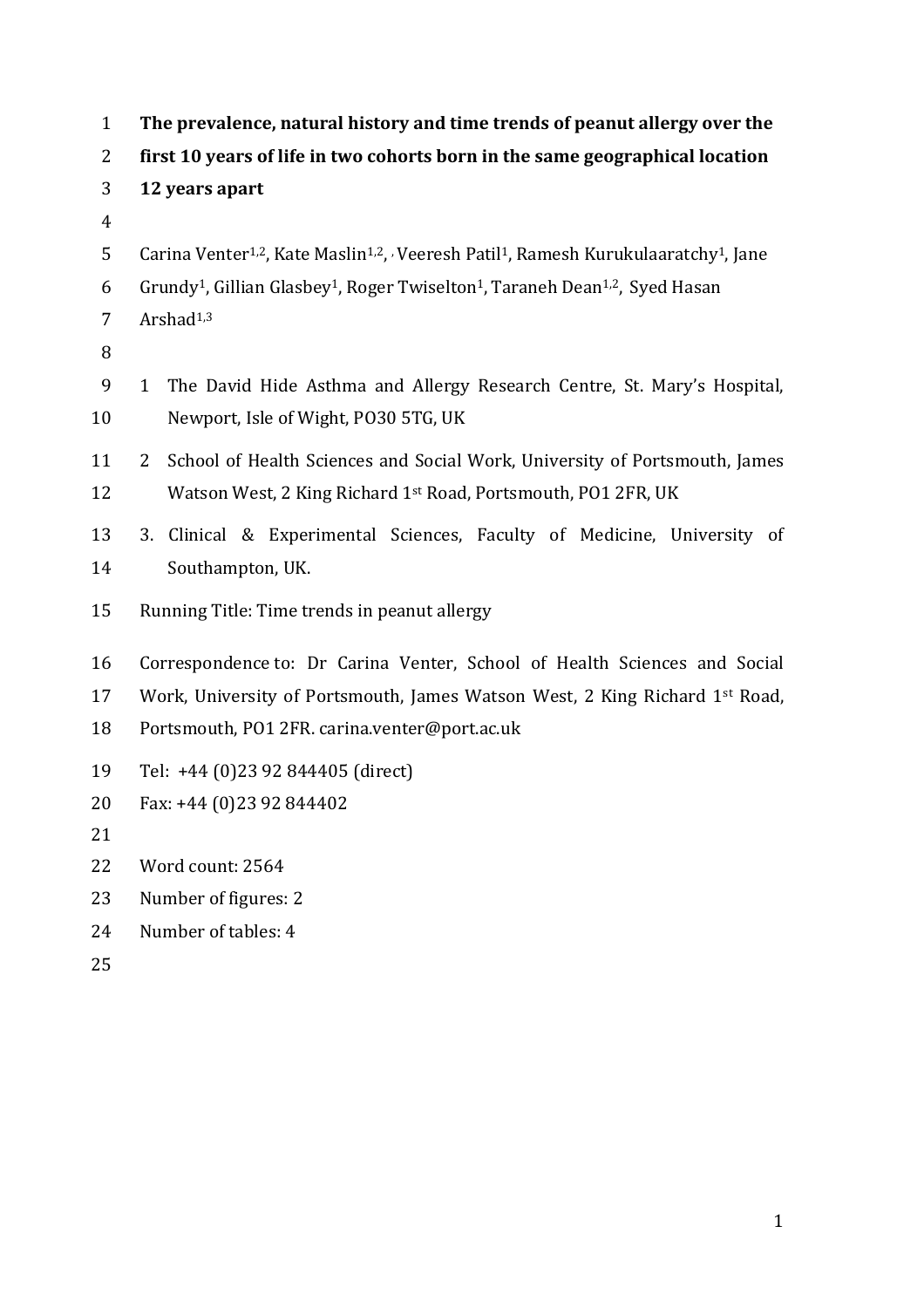- **Venter C, MaslinK, PatilV, KurukulaaratchyR, Grundy J, GlasbeyG,**
- **TwiseltonR, DeanT & Arshad SH.**
- 
- **The prevalence, natural history and time trends of peanut allergy over the**
- **first 10 years of life in two cohorts born in the same geographical location**
- **12 years apart**
- 
- **Pediatr Allergy Immunol**
- 

### **Abstract**

 *Background*: The aim of this study was to explore the natural history of peanut allergy in childhood in two birth cohorts from the same geographical region in the South of England.

 *Methods*: The FAIR birth cohort was established on the Isle of Wight (UK) between 2001-2002 (n = 969). Children were followed up prospectively, skin prick tested (SPT) to peanut allergens at 1, 2, 3 and 10 years and food challenges performed. The Isle of Wight (IOW) Birth cohort was established in 1989 (n = 1456). SPTs were performed at 1, 2, 4 and 10 years. Peanut allergy was based on positive SPT and a good clinical history.

 *Results*: In the FAIR cohort, the prevalence of sensitization to peanut was 0.4%, 2.0%, 2.0% and 2.4% at 1,2,3 and 10 years respectively. At 10 years of age, 12/828 (1.5%) children were diagnosed with peanut allergy. One child (8%) outgrew her peanut allergy between 3 and 10 years and two children (15%) presented with new onset peanut allergy. Over the first ten years of life, 13/934 (1.4%) children were diagnosed with peanut allergy. In the IOW cohort, 6/1034 (0.58%) were diagnosed with peanut allergy at 10 years. We found no significant differences between the FAIR and the IOW birth cohort for any of the time points studied.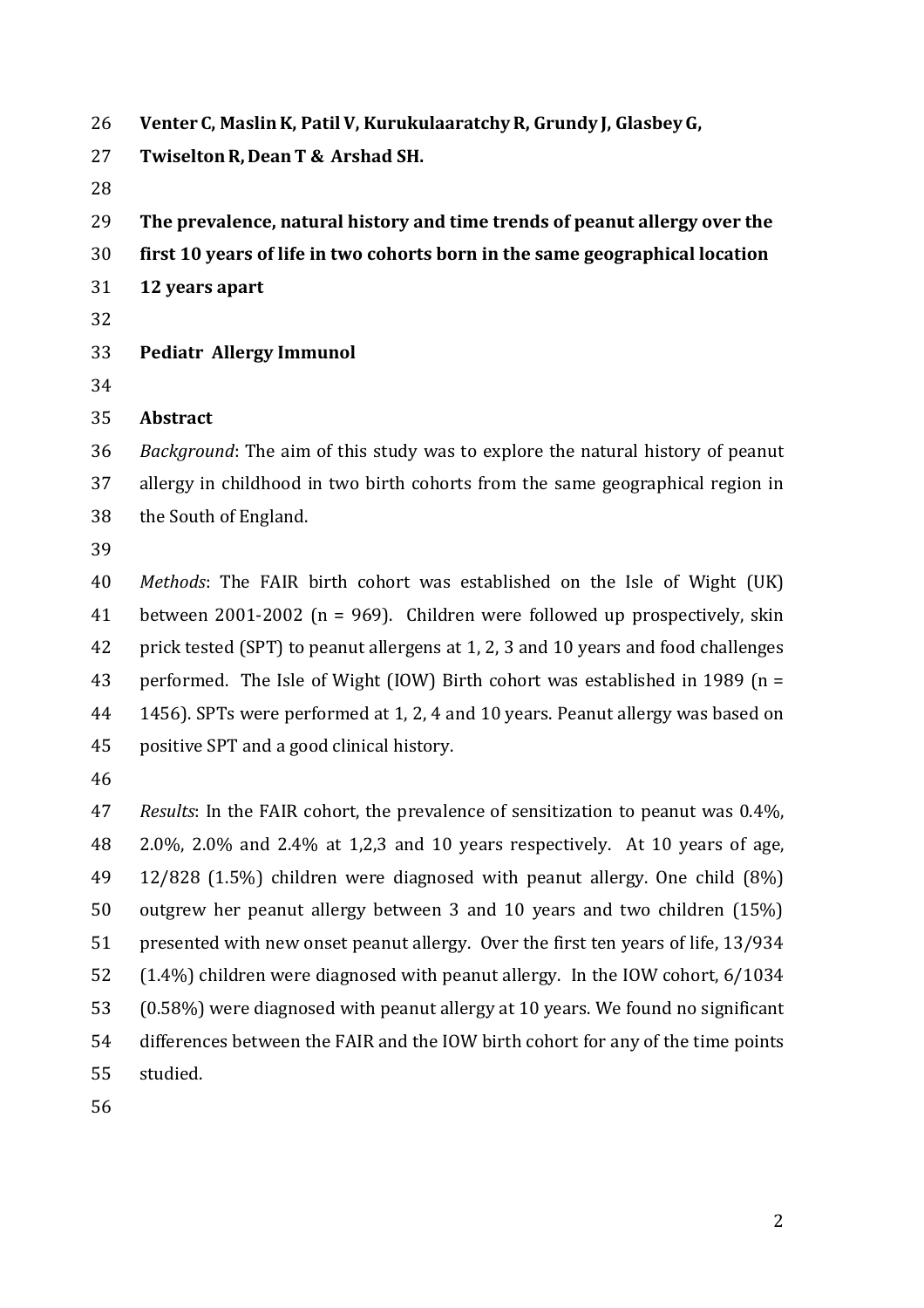- *Conclusion*: Peanut allergy appears to be stable over the first ten years of life in our cohorts. There was no significant difference in peanut sensitization or clinical peanut allergy between 1989 and 2001.
- 
- Key words: birth cohort, food allergy epidemiology, peanut allergy, prevalence, time trends
- 
- Correspondence to: Dr Carina Venter, School of Health Sciences and Social Work, University of Portsmouth, James Watson West, 2 King Richard 1st Road, Portsmouth, PO1 2FR. carina.venter@port.ac.uk
-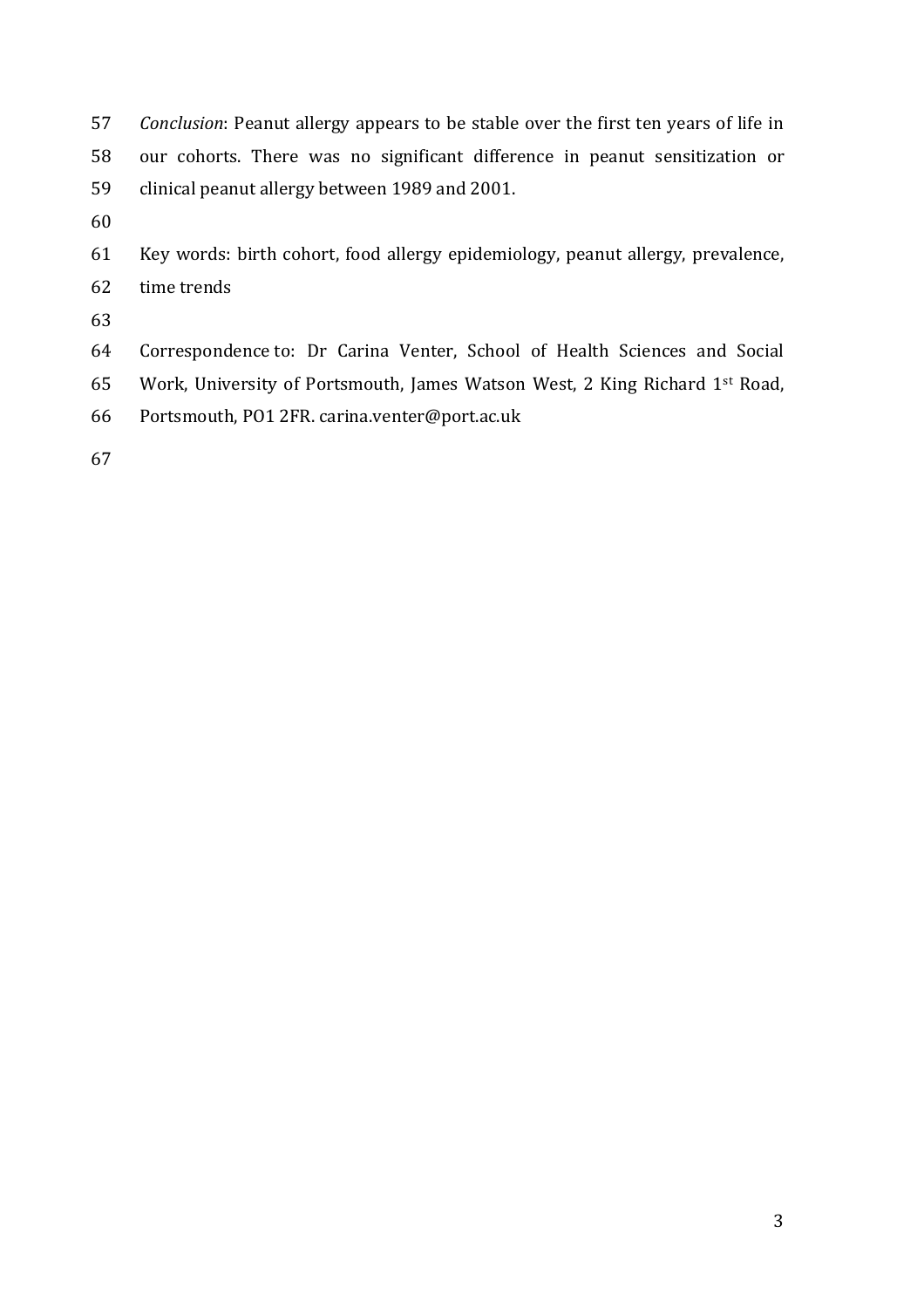### **Introduction**

 Prevalence, incidence and time trends of peanut allergy in older children remain unclear. Furthermore, it is not known if the prevalence and/or natural history of peanut allergy during childhood has changed in the last decade, although sensitization rates to peanut are reported to be stable (1). A systematic review reported an overall pooled estimate for all age groups of food-challenge-defined peanut allergy of 0.2% (0.2–0.3) (2). In the USA a systematic review (3) based their prevalence figures of 0.6% in 6-10 year olds and 0.2% in 11-17 year olds, mainly on data by Sicherer et al. (4,5).

 In terms of the natural history of peanut allergy, we know from cohorts recruited from hospital based clinics, that a small proportion (20%) of children with peanut allergy outgrow it by adolescence and occasionally a relapse may occur (6). Less is known however about the natural history of peanut allergy in unselected, population based birth cohorts (7). Recently, Peters et al. (8) reported a prevalence rate of 1.47% at 4 years in the HealthNuts study. However 84 this was not a birth cohort as children were recruited at 1 year.

 We recently reported prevalence of peanut allergy (0.58%) and sensitization (1.3%) at 10 years of age in a cohort born in 1989 (Isle of Wight (IOW) birth cohort) (7). In another cross-sectional study, peanut sensitization rates of 3.7% was reported on the Isle of Wight at 11 years (9). These children (different from the two birth cohorts analyzed in this study) were born in 1991/1992 and assessed at only 11 years of age during a school visit. We have also reported on the time trends of peanut allergy using data from three different cohorts on the Isle of Wight when followed up between the ages of 3-4 years (10), who were born in 1989 (IOW Birth cohort), 1994–1996 (FAB cohort), and 2001–2002 (FAIR birth cohort). Skin prick test (SPT) positivity to peanut and clinical peanut allergy in children aged between 3-4 years increased significantly from 1993 to 1998/2000, but with no significant change was seen from 1998/2000 to 2004/2005. We now present prevalence and natural history data of peanut allergy up to 11 years of age in the FAIR birth cohort, born in 2001-2002. In order to describe time trends of peanut allergy, we have compared the FAIR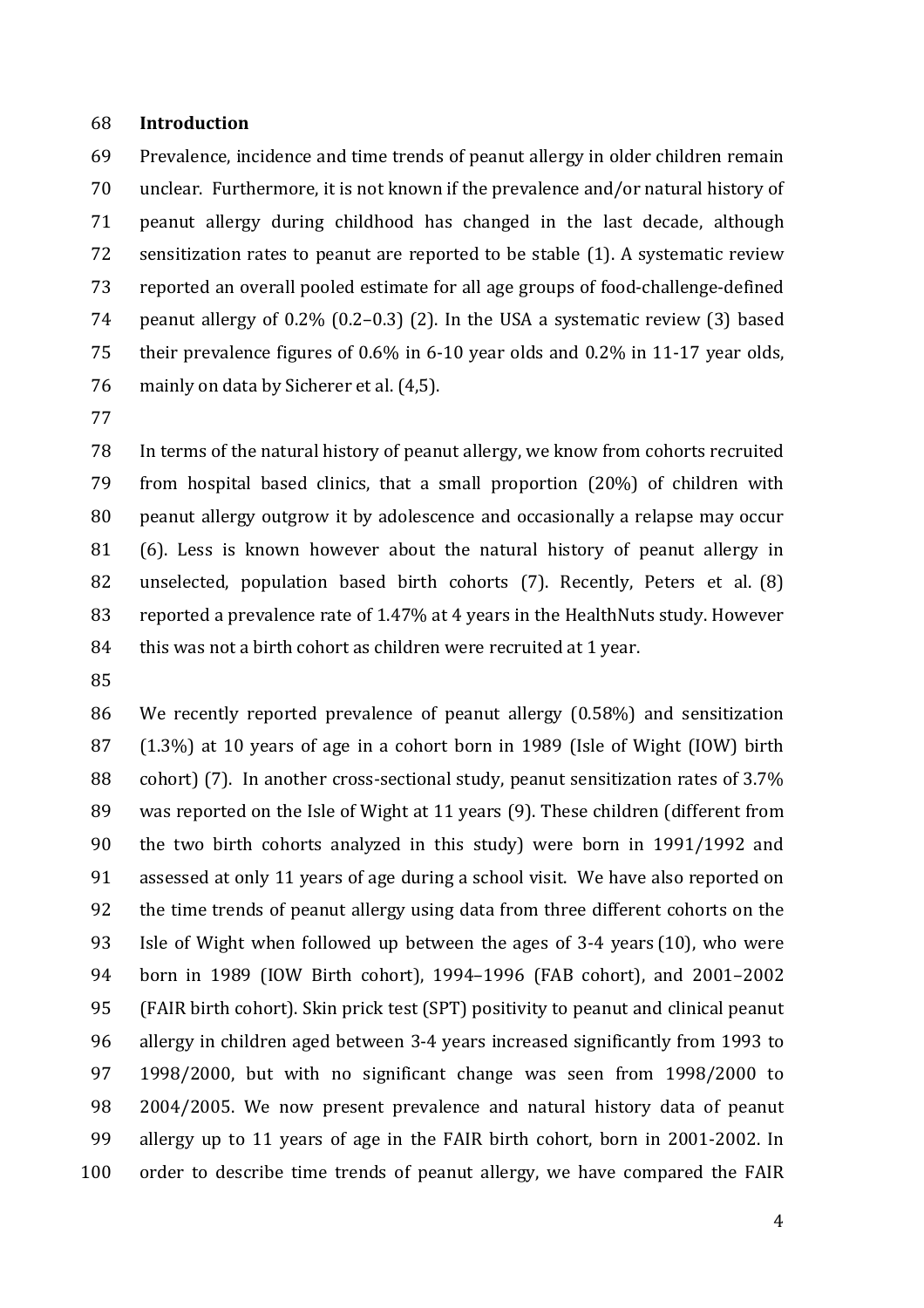cohort to the IOW birth cohort (born in 1989-90) at 1, 2, 3-4 and 10 years of age.

### **Methods**

*FAIR birth cohort*

 A birth cohort born on the Isle of Wight (UK) (n = 969) between 2001-2002 was followed up prospectively (11). Children were clinically examined and SPT were performed to milk, wheat, egg, cod, peanut and sesame (ALK Abello) at 1, 2, 3 and 10 years of age. Children were invited for food challenges when indicated at three and ten years of age. The Committee on Toxicity advice (UK)(12), which recommended the avoidance of peanut until 3 years in high risk families, was 111 still relevant at the time. Children were therefore first challenged to peanut at 3 years of age.

 Peanut allergy was defined as a positive food challenge or a positive SPT and a thorough clinical history, as previously reported (7). At 10 years sensitization was also measured using specific IgE to whole peanut protein and individual components (ThermoFisher, Uppsala, Sweden). Lupin sensitization and allergy was determined at 10 years only, using Stallergens SPT solution.

*The IOW Birth cohort*

 The IOW birth cohort was born in 1989 (13). SPTs were performed at 1, 2, 4 and 10 years of age using ALK Abello diagnostic extracts. 1034 children were seen at 10 years of age (7). Peanut allergy was defined as a positive SPT and a thorough clinical history (14).

 In both cohorts SPT was performed using standardised allergen reagents and methodology by the same research team (15). Allergic sensitization was defined by a positive SPT, indicated by a mean wheal diameter of 3 mm or greater than 129 the negative control (saline).

- 
- Specific IgE tests in the FAIR cohort

 All children in the FAIR cohort were invited to undergo a blood test, n=246 consented. Specific IgE tests to peanut were performed using ImmunoCap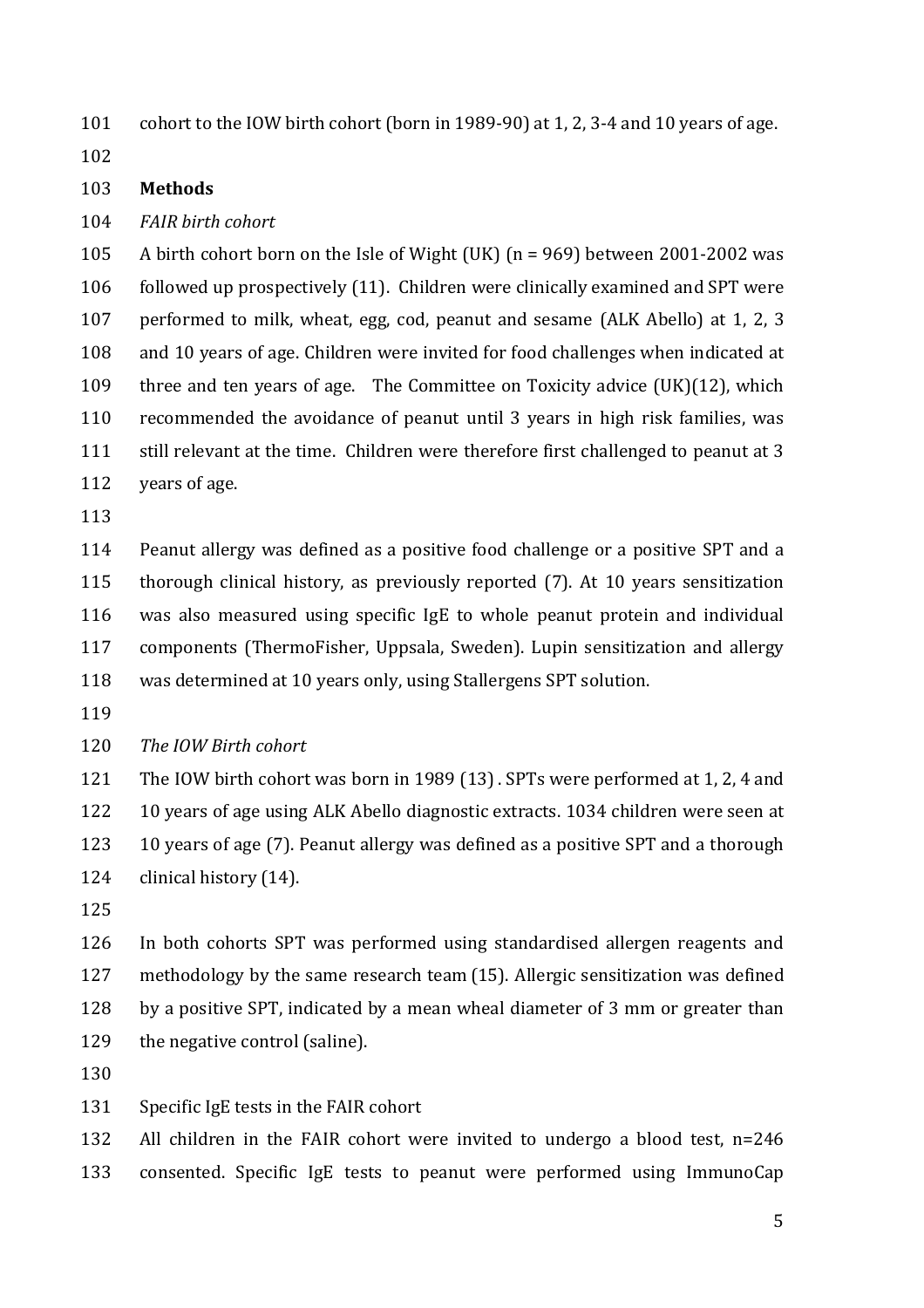(ThermoFisher). Component resolved diagnostic (CRD) tests using ImmunoCap

(ThermoFisher) were performed in all children with a positive specific IgE test to

peanut; these included: Ara h1, Ara h2, Ara h3, Ara h8 and Ara h9 components.

# *Food challenges in the FAIR cohort*

 Food challenges were performed with 2.5g of peanut protein at 3 years of age followed by a normal age-appropriate portion, calculated from national consumption data for young children from the UK National Diet and Nutrition Survey databases (16). At 10 years of age, the PRACTALL (17) recommendations were in place, therefore challenge doses were adapted to comply with these (i.e. 3.443g of protein). At younger ages in the FAIR cohort, challenges were performed as double blind placebo controlled food challenge, however at age 10 parents consented to open food challenges only as their children already had prior diagnosis of peanut allergy. Food challenges were considered positive based on an adapted version of the PRACTALL (17) recommendations, which is used as standard clinical practice at the David Hide Asthma and Allergy Clinic on the Isle of Wight.

# **Statistical methods**

 All data were double entered by different operators on SPSS versions 20 and 21 and were verified (SPSS Inc, Chicago, USA). Prevalence rates were computed, together with 95% confidence intervals, using the method of Clopper and Pearson. Numbers indicating loss of follow-up were clearly stated. Fisher's exact tests, Odds Ratio and Mann Whitney tests were used to assess risk factors for the development of peanut allergy. A logistic regression model was used to assess factors that could independently determine development of peanut allergy.

 Ethical approval for the FAIR study was obtained from the NRES South Central - Southampton B Research Ethics Committee (REF 10/H0504/11). Ethical approval for the IOW study was obtained from the Isle of Wight Local Research Ethics Committee (Ref 18/98). All parents consented and children provided assent.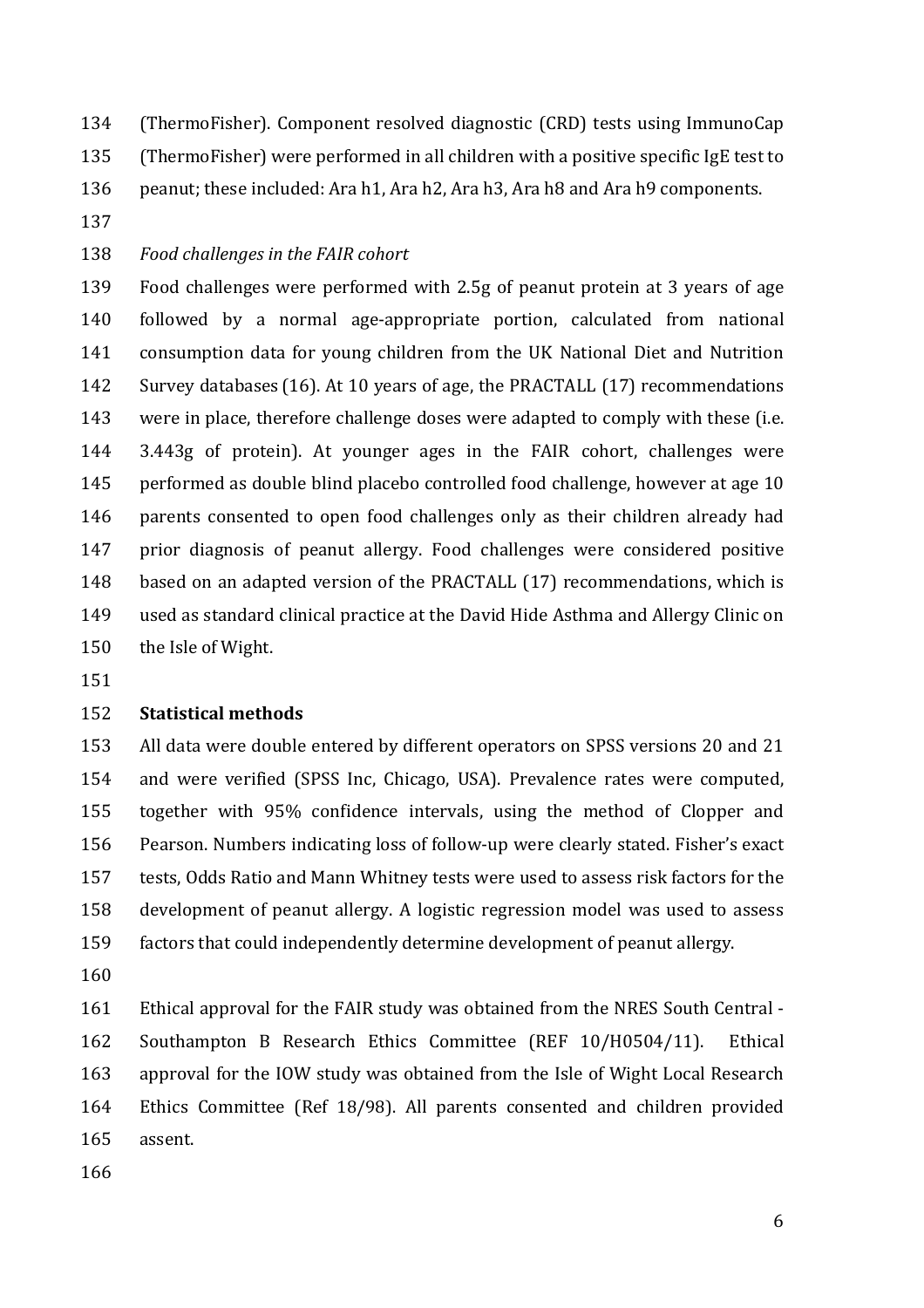#### **Results**

*Prevalence and cumulative incidence of peanut allergy in the FAIR birth cohort*

 969 children were recruited and 900/969 (92.9%), 858/969 (88.5%), 891/969 (91.6%) and 827/969 (85%) were assessed at 1, 2, 3 and 10 years of age. Prevalence of sensitization to any of the predefined foods was 1.9%, 3.8%, 4.5% and 2.7% at these ages. Prevalence of sensitization to peanut at these ages was 0.4%, 2.0%, 2.0% and 2.4% (Table 1).

 At 3 years of age 11/891 (1.2%; 95% CI: 0. 6 – 2.2%) children were diagnosed with peanut allergy. At 10 years of age, 12/828 (1.5%; 95% CI: 0. 8 – 2.5%) children were diagnosed with a peanut allergy. SPT at either 1, 2, 3 or 10 years was available for 849 children. Over the first ten years of life, 27/849 (3.2%; 95% CI: 2.0% - 4.4%) children were sensitized to peanut. Information on peanut allergy was available for 934 children at either 1, 2, 3 or 10 years. 13/934 (1.4%; 95% CI: 0.6 - 2.2%) children were diagnosed with a peanut allergy over the first ten years.

 Looking at peanut specific IgE levels at 10 years, 29 children were sensitized to 185 peanut using a cut off of 0.35 kUA/l, 31 using 0.2 kUA/l as a cut off point<sup>17</sup> and 36 186 using 0.1 kUA/l<sup>17</sup> as a cut off point. All children with a positive SPT to peanut (n = 187 14) who consented to a blood test  $(n = 10)$  showed levels of specific IgE above 0.35 kUA/l.

 *Natural history of peanut allergy in the FAIR birth cohort over the first 10 years of life*

 Table 2 summarizes all 27 children who were sensitized to peanut at some point during their first 10 years of life. They showed a variable time course, from early sensitization to late sensitization, with some cases of sensitization in specific time points only. Table 3 summarizes the 13 children with clinical peanut allergy over the first 10 years of life, and their sensitization status measured by SPT, as well as specific IgE. One child (8%) outgrew peanut allergy between 3 and 10 years of age. Two children (15%) presented with new onset peanut allergy. The CRD results of these children showed 5 of the 8 children having levels of Ara h2 >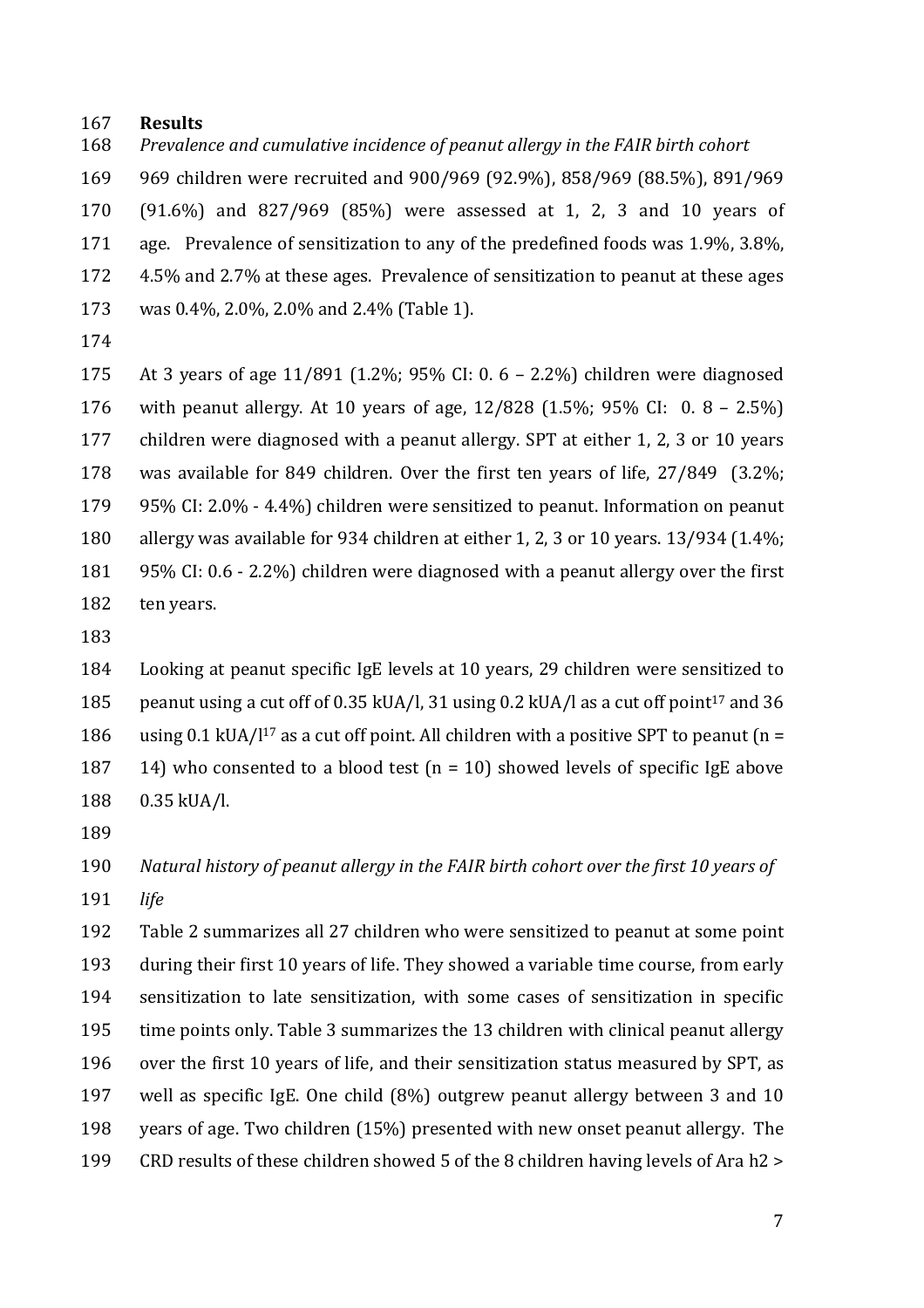- 0.35 kUA/l. Of the 12 children diagnosed with peanut allergy at age 10 years, five
- children had positive Ara h2 levels > 0.35 kUA/L, two children had Ara h2 levels
- < 0.35 kUA/l and five children did not have blood tests.
- 
- *Time trends in peanut allergy in the FAIR and IOW birth cohorts*
- Although both sensitization and clinical allergy were clearly higher in the FAIR
- cohort, the differences were not statistically significant. Looking at peanut
- allergy in the two cohorts the data shows a prevalence of 0.62% versus 1.2% at
- 3-4 years and 0.58% vs. 1.5% at 10 -11 years (Figures 1 and 2).
-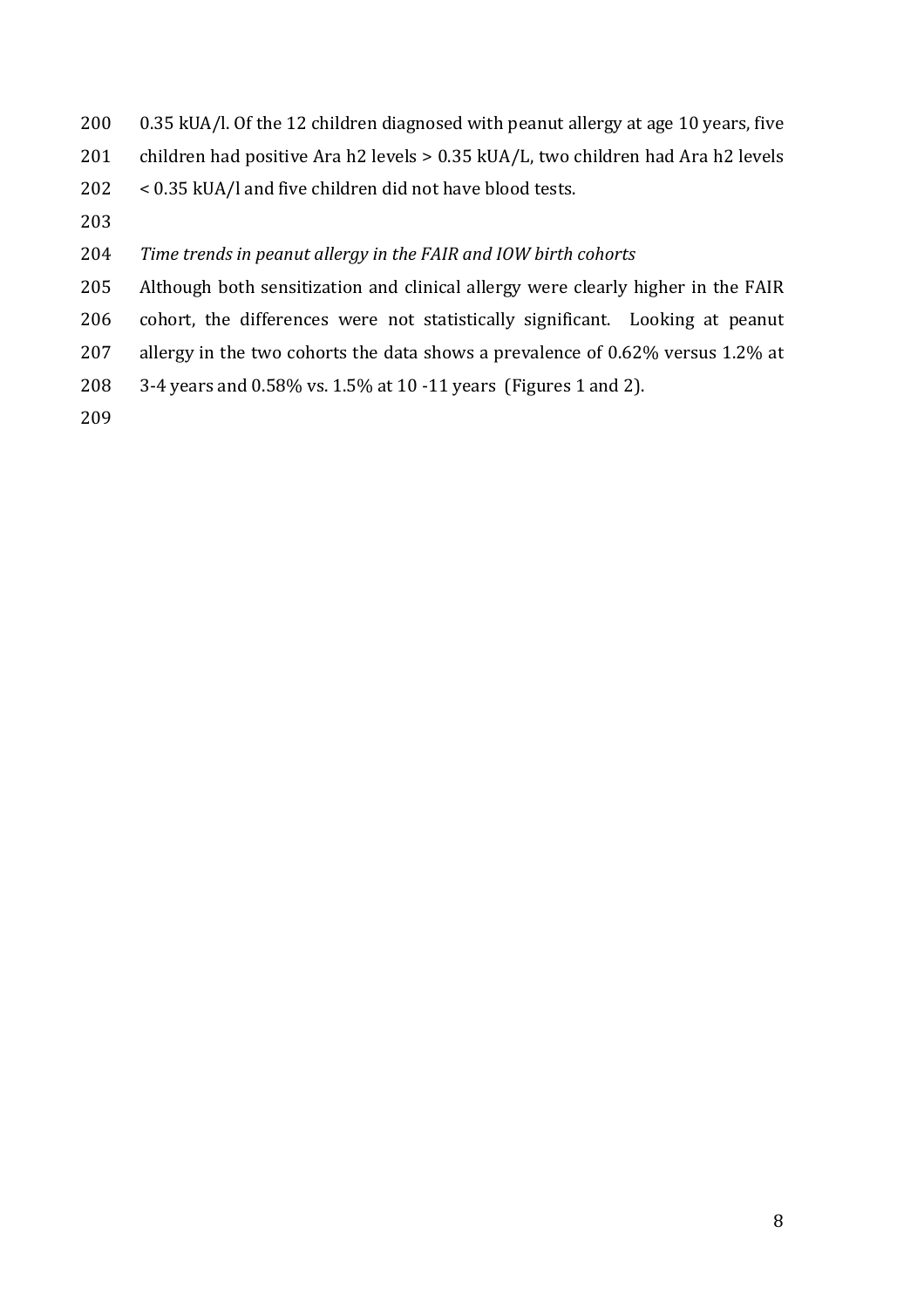|                                                                                    |                     |                      |                      |                          | 211                                                                                                                          |
|------------------------------------------------------------------------------------|---------------------|----------------------|----------------------|--------------------------|------------------------------------------------------------------------------------------------------------------------------|
| Sensitisation                                                                      | 1 year<br>$(n=763)$ | 2 years<br>$(n=658)$ | 3 years<br>$(n=642)$ | 10 years<br>$(n=588)$    | Specific IgE at 10 years $(n=246)$                                                                                           |
|                                                                                    | n(%)                | n(%)                 | n(%)                 | n(%)                     | $n(\%)$                                                                                                                      |
| Any of the predefined allergens                                                    | 20(2.6)             | 54 (8.2)             | 76 (11.8)            | 145 (24.7)               | 124 (50.4)                                                                                                                   |
| Any of the predefined food<br>allergens (milk, egg, cod,<br>wheat, peanut, sesame) | 17(1.9)             | 25(3.8)              | 29(4.5)<br>23(3.6)   | 87 (14.6)<br>$16(2.7\%)$ | fx5<br>56 (22.8)                                                                                                             |
| Any of the predefined aero-<br>allergens                                           | 8(1.1)              | 42(6.4)              | 70(10.9)             | 99 (16.8%)               | Aero-allergen<br>113(45.9)                                                                                                   |
| Peanut                                                                             | 3(0.4)              | 13(2.0)              | 13(2.0)              | 14(2.4)                  | 29/57 (50.9)<br>Ara h8: 6/33 (18.2)<br>Ara h1:2/33 (6.1)<br>Ara h2: 6/33 (18.2)<br>Ara h3: 2/33 (6.1)<br>Ara h9: 1/33 (3.03) |
| Lupin                                                                              |                     |                      |                      | 4(0.68)                  | 3/57(5.3)                                                                                                                    |

210 Table 1: Sensitization patterns in the FAIR cohort over the first ten years of life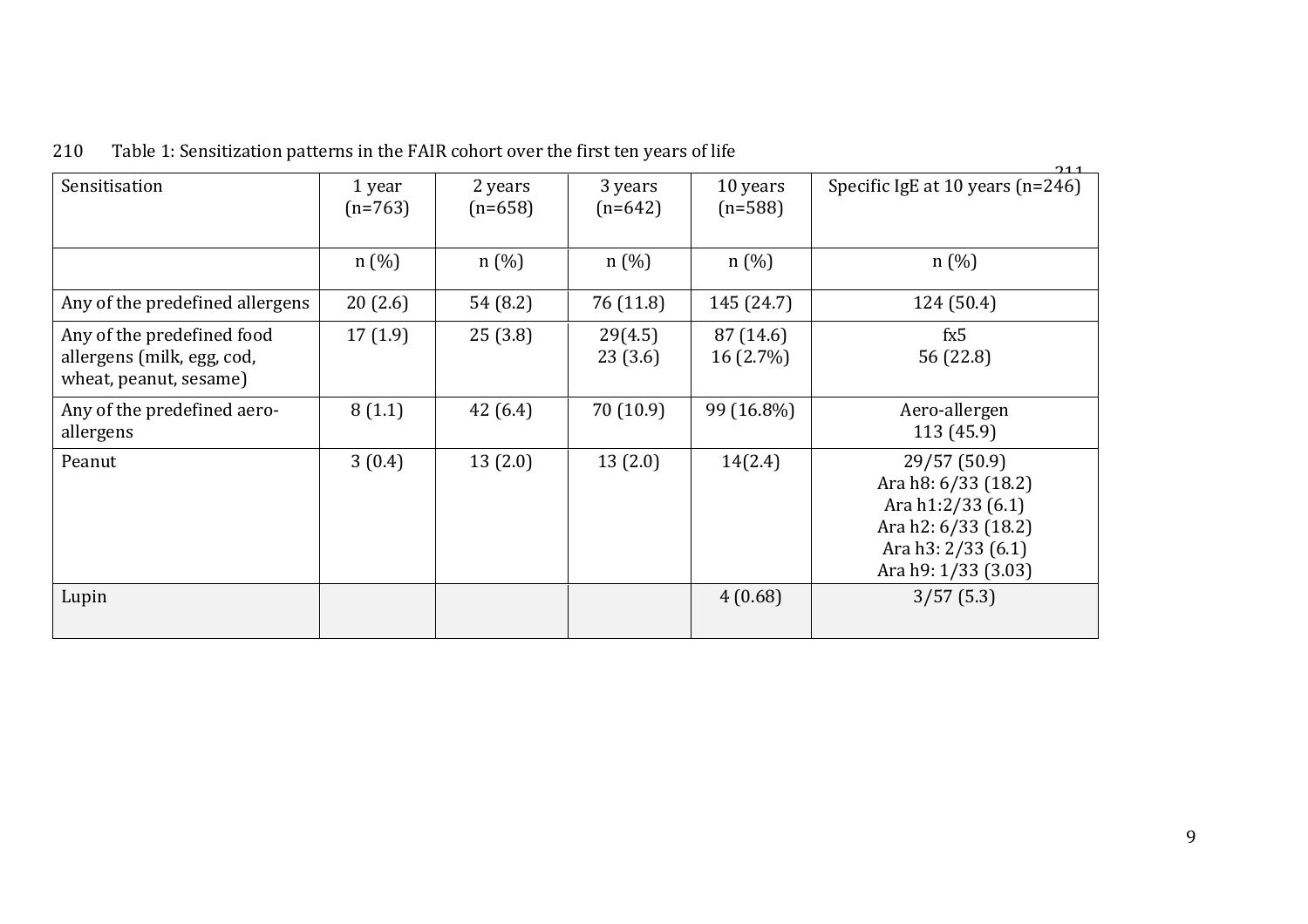| Participant    | Sensitized at 1<br>year | Sensitized at 2<br>years | Sensitized at 3 years | Peanut allergic at 3<br>years | Sensitized at 10<br>years | Peanut allergic at<br>10 years |
|----------------|-------------------------|--------------------------|-----------------------|-------------------------------|---------------------------|--------------------------------|
| $\mathbf{1}$   | No                      | Yes                      | Yes                   | Yes                           | Yes                       | Yes                            |
| $\overline{2}$ | N <sub>o</sub>          | NA                       | Yes                   | Yes                           | NA                        | Yes                            |
| 3              | No                      | Yes                      | Yes                   | Yes                           | Yes                       | Yes                            |
| $\overline{4}$ | NA                      | Yes                      | Yes                   | Yes                           | $\rm NA$                  | Yes                            |
| 5              | NA                      | NA                       | Yes                   | Yes                           | Yes                       | Yes                            |
| 6              | NA                      | $\rm NA$                 | Yes                   | Yes                           | Yes                       | Yes                            |
| $\overline{7}$ | No                      | No                       | No                    | No                            | Yes                       | Yes                            |
| $\, 8$         | No                      | Yes                      | Yes                   | Yes                           | Yes                       | Yes                            |
| 9              | N <sub>o</sub>          | No                       | Yes                   | Yes                           | NA                        | Yes                            |
| $10\,$         | No                      | Yes                      | Yes                   | Yes                           | Yes                       | Yes                            |
| 11             | N <sub>o</sub>          | Yes                      | NA                    | Yes                           | N <sub>o</sub>            | N <sub>o</sub>                 |
| 12             | No                      | $\rm NA$                 | No                    | No                            | Yes                       | Yes                            |
| 13             | Yes                     | Yes                      | Yes                   | Yes                           | Yes                       | Yes                            |
| 14             | Yes                     | No                       | No                    | No                            | No                        | No                             |
| 15             | Yes                     | Yes                      | No                    | No                            | N <sub>o</sub>            | N <sub>o</sub>                 |
| 16             | NA                      | Yes                      | No                    | No                            | No                        | No                             |
| 17             | No                      | Yes                      | Yes                   | No                            | N <sub>o</sub>            | No                             |

216 Table 2: Natural history of sensitization and clinical allergy in 27 children of the FAIR cohort over the first 10 years of life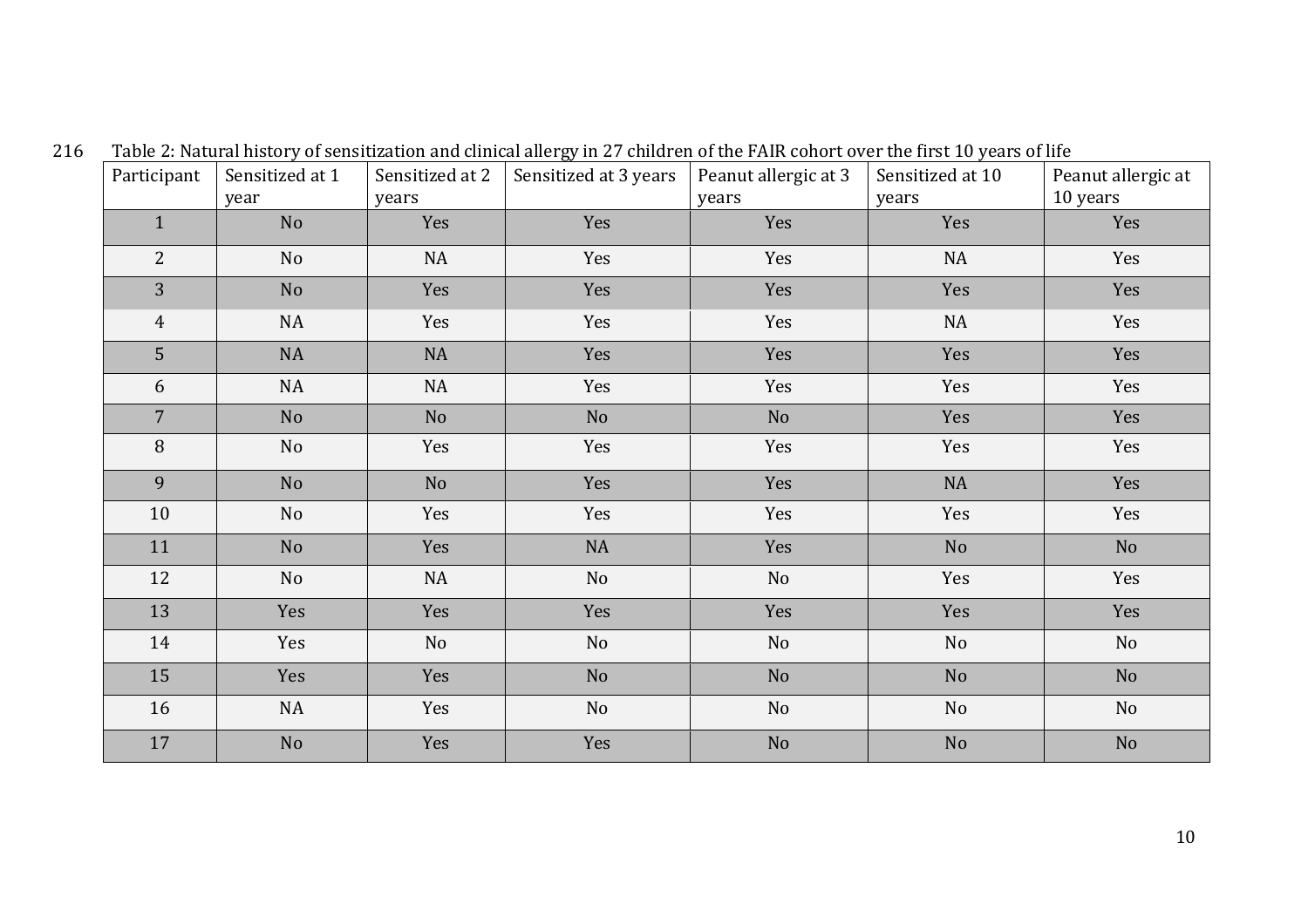| 18 | <b>No</b>      | Yes            | N <sub>o</sub> | <b>No</b>      | N <sub>o</sub> | N <sub>o</sub> |
|----|----------------|----------------|----------------|----------------|----------------|----------------|
| 19 | N <sub>o</sub> | Yes            | No             | No             | N <sub>o</sub> | N <sub>o</sub> |
| 20 | No             | <b>NA</b>      | Yes            | No             | <b>NA</b>      | N <sub>o</sub> |
| 21 | N <sub>o</sub> | <b>NA</b>      | Yes            | N <sub>o</sub> | <b>NA</b>      | N <sub>o</sub> |
| 22 | No             | No             | <b>NA</b>      | <b>No</b>      | Yes            | No             |
| 23 | N <sub>o</sub> | N <sub>o</sub> | N <sub>o</sub> | N <sub>o</sub> | Yes            | N <sub>o</sub> |
| 24 | No             | No             | No             | <b>No</b>      | Yes            | No             |
| 25 | N <sub>o</sub> | No             | No             | N <sub>o</sub> | Yes            | N <sub>o</sub> |
| 26 | <b>No</b>      | <b>NA</b>      | No             | N <sub>o</sub> | Yes            | No             |
| 27 | No             | Yes            | No             | N <sub>o</sub> | N <sub>o</sub> | No             |

No = negative skin prick test of food challenge. Yes= positive skin prick test or food challenge. NA= not applicable (i.e. declined test)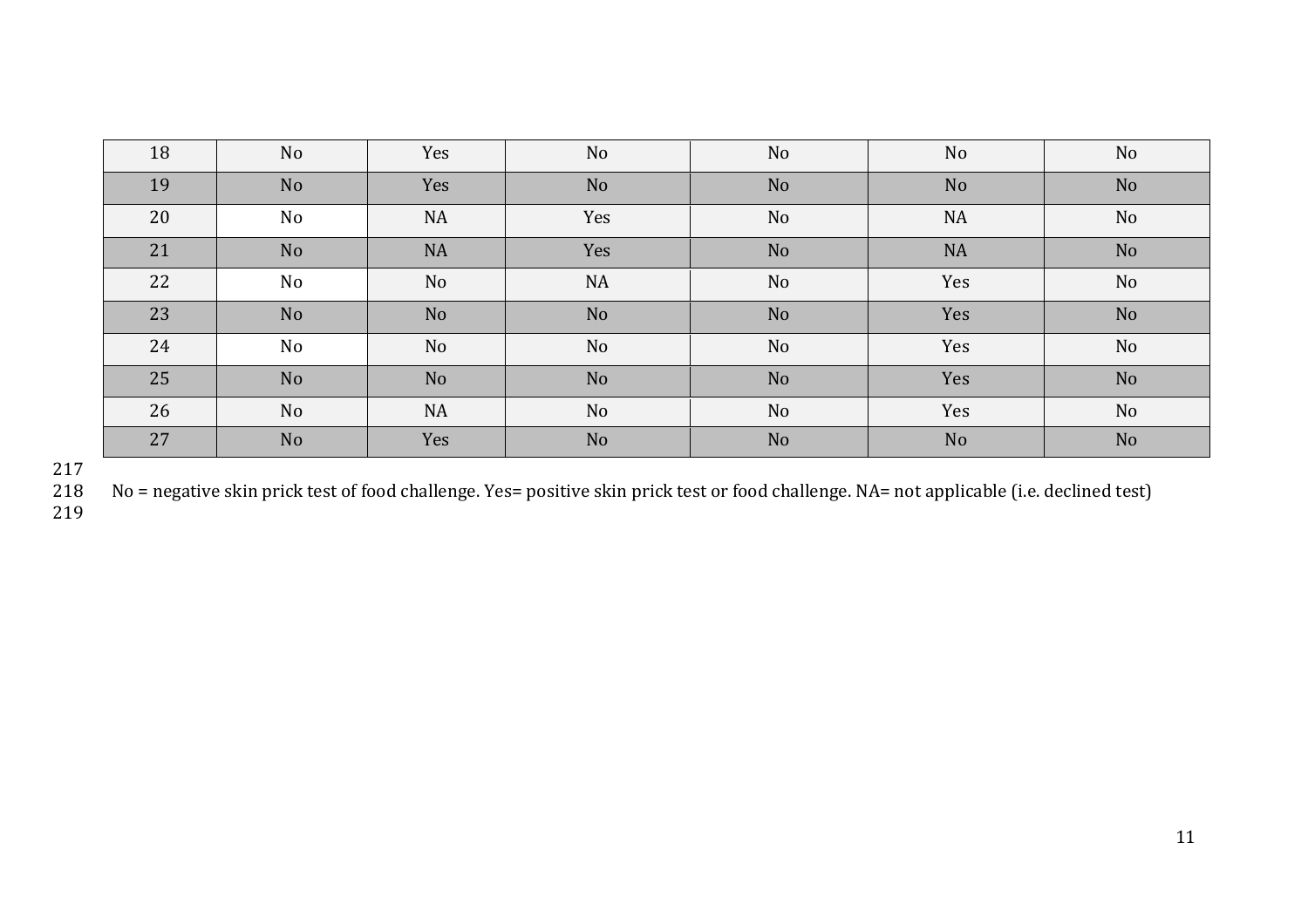Table 3: Natural history of peanut allergy in the FAIR cohort over the first 10 years of life 221

| Participant    | <b>SPT</b> wheal<br>size (mm) at<br>1 year | <b>SPT</b> wheal<br>size (mm) at<br>2 years | <b>SPT</b><br>wheal<br>size (mm)<br>at 3 years | Peanut<br>allergy<br>at 3<br>years | <b>SPT</b> wheal<br>size (mm)<br>at 10 years | <b>Peanut allergy</b><br>over the first<br>10 years of life    | Specific IgE at<br>$10$ years<br>(kUA/L) | CRD at 10<br>vears                                                                  |
|----------------|--------------------------------------------|---------------------------------------------|------------------------------------------------|------------------------------------|----------------------------------------------|----------------------------------------------------------------|------------------------------------------|-------------------------------------------------------------------------------------|
| $\mathbf{1}$   | $\mathbf{0}$                               | 7.75                                        | 5.5                                            | Yes                                | 6                                            | Yes (Positive<br>OFC)                                          | Fx5 15.2<br>Peanut 13.5                  | Ara h8 0.09<br>Ara h1 0.05<br>Ara h2 13.0<br>Ara h3 0.07<br>Ara h9 0.28             |
| $\overline{2}$ | 1.75                                       | NA                                          | 4.25                                           | Yes                                | NA                                           | Yes (positive<br>SPT plus history<br>of reactions)             | NA                                       | <b>NA</b>                                                                           |
| 3              | $\overline{0}$                             | 9.25                                        | 8.75                                           | Yes                                | 8.5                                          | Yes (positive<br>OFC in past and<br>$SPT > 8$ mm)              | Fx5 3.5<br>Peanut 0.4                    | Ara h8 0.01<br>Ara h1 0.02<br>Ara h2 0.32<br>Ara h <sub>3</sub> 0.18<br>Ara h9 0.04 |
| $\overline{4}$ | <b>NA</b>                                  | 9.5                                         | 7.75                                           | Yes                                | NA                                           | Yes (positive<br>$SPT > 8$ mm plus<br>history of<br>reactions) | <b>NA</b>                                | <b>NA</b>                                                                           |
| $\overline{5}$ | <b>NA</b>                                  | <b>NA</b>                                   | 6                                              | Yes                                | 10.75                                        | Yes (positive<br>$SPT > 8$ mm plus<br>history of<br>reactions) | Fx5 264<br>Peanut 264.5                  | Ara h8 0.07<br>Ara h1 13.6<br>Ara h2 138<br>Ara h3 2.07<br>Ara h9 0.11              |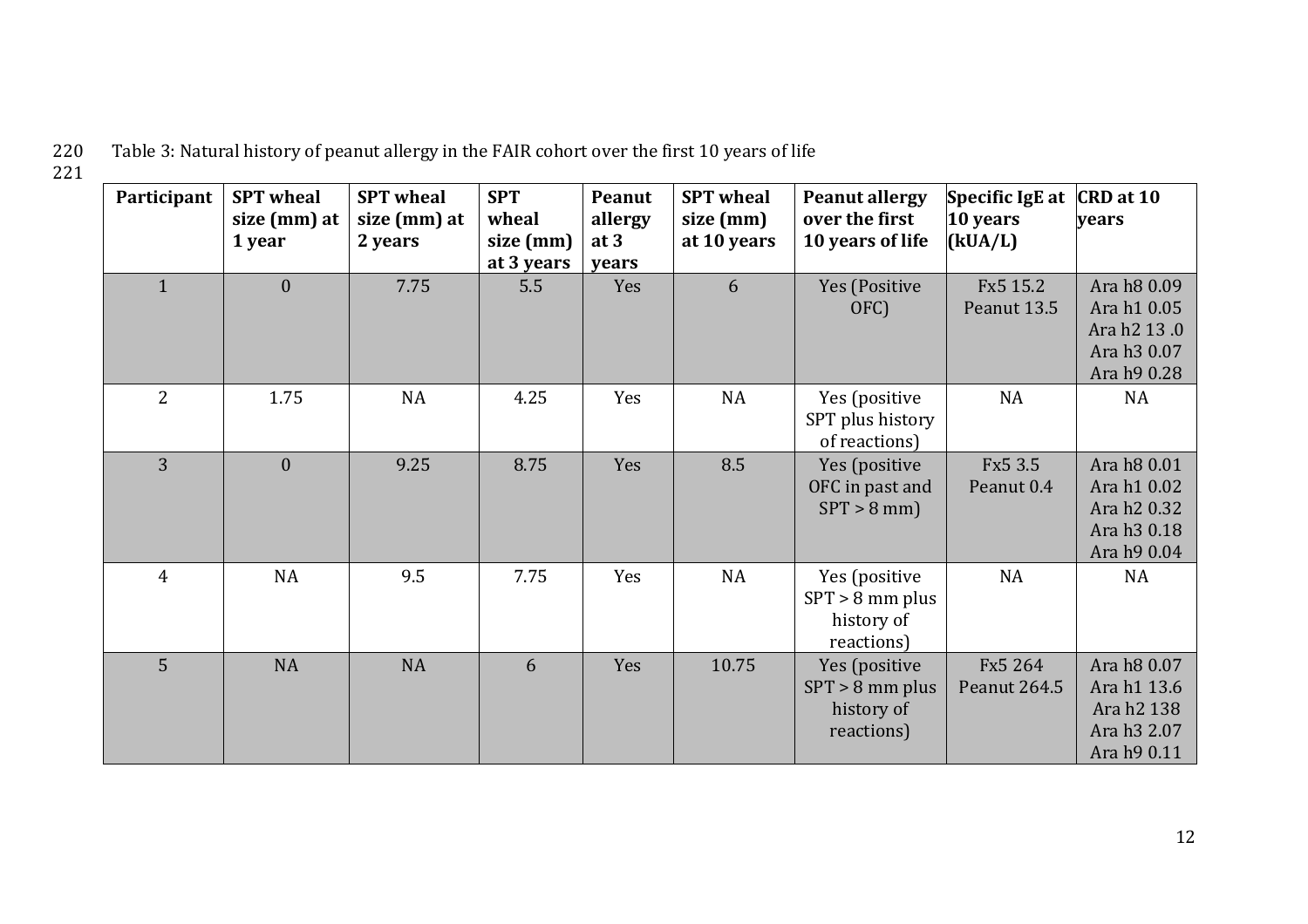| 6              | NA           | NA               | 10.5             | Yes            | 7.5        | Yes (positive<br>$SPT > 8$ mm plus<br>history of<br>reactions) | NA                        |                                                                                   |
|----------------|--------------|------------------|------------------|----------------|------------|----------------------------------------------------------------|---------------------------|-----------------------------------------------------------------------------------|
| $\overline{7}$ | $\theta$     | $\overline{0}$   | $\overline{0}$   | N <sub>o</sub> | 5          | Yes (positive<br>SPT and history<br>of reactions)              | Fx5 0.9<br>Peanut 1.5     | Ara h8 0.01<br>Ara h1 0.07<br>Ara h2 0.15<br>Ara h3 0.01<br>Ara h9 0.01           |
| 8              | $\mathbf{0}$ | $\boldsymbol{0}$ | 12               | Yes            | 8.5        | Yes (positive<br>$SPT > 8$ mm plus<br>history of<br>reactions) | Fx5 69<br>Peanut 49.7     | Ara h8 0.00<br>Ara h1 11.8<br>Ara h2 29.5<br>Ara h3 7.79<br>Ara h9 0.01           |
| 9              | $\theta$     | $\boldsymbol{0}$ | 3.5              | Yes            | <b>NA</b>  | Yes (Positive<br>OFC in past and<br>still reacting)            | <b>NA</b>                 | <b>NA</b>                                                                         |
| 10             | $\mathbf{0}$ | 4.75             | 11               | 13.25          | $\sqrt{ }$ | Yes (positive<br>OFC in past and<br>$SPT > 8$ mm)              | <b>NA</b>                 | NA                                                                                |
| 11             | 1.5          | $\boldsymbol{0}$ | $\boldsymbol{0}$ | N <sub>o</sub> | 10         | Yes (positive<br>OFC in past and<br>$SPT > 8$ mm)              | Fx5 1.26<br>Spec IgE 2.34 | Ara h8 1.47<br>Ara h10<br>Ara h <sub>2</sub> 1.01<br>Ara h3 0.001<br>Ara h9 0.003 |
| 12             | 4.5          | 8.75             | 11               | Yes            | 5.5        | Yes (Positive<br>OFC)                                          | Fx5 5.03<br>Spec IgE 4.65 | Ara h8 0.01<br>Ara h1 0.3<br>Ara h2 4.65                                          |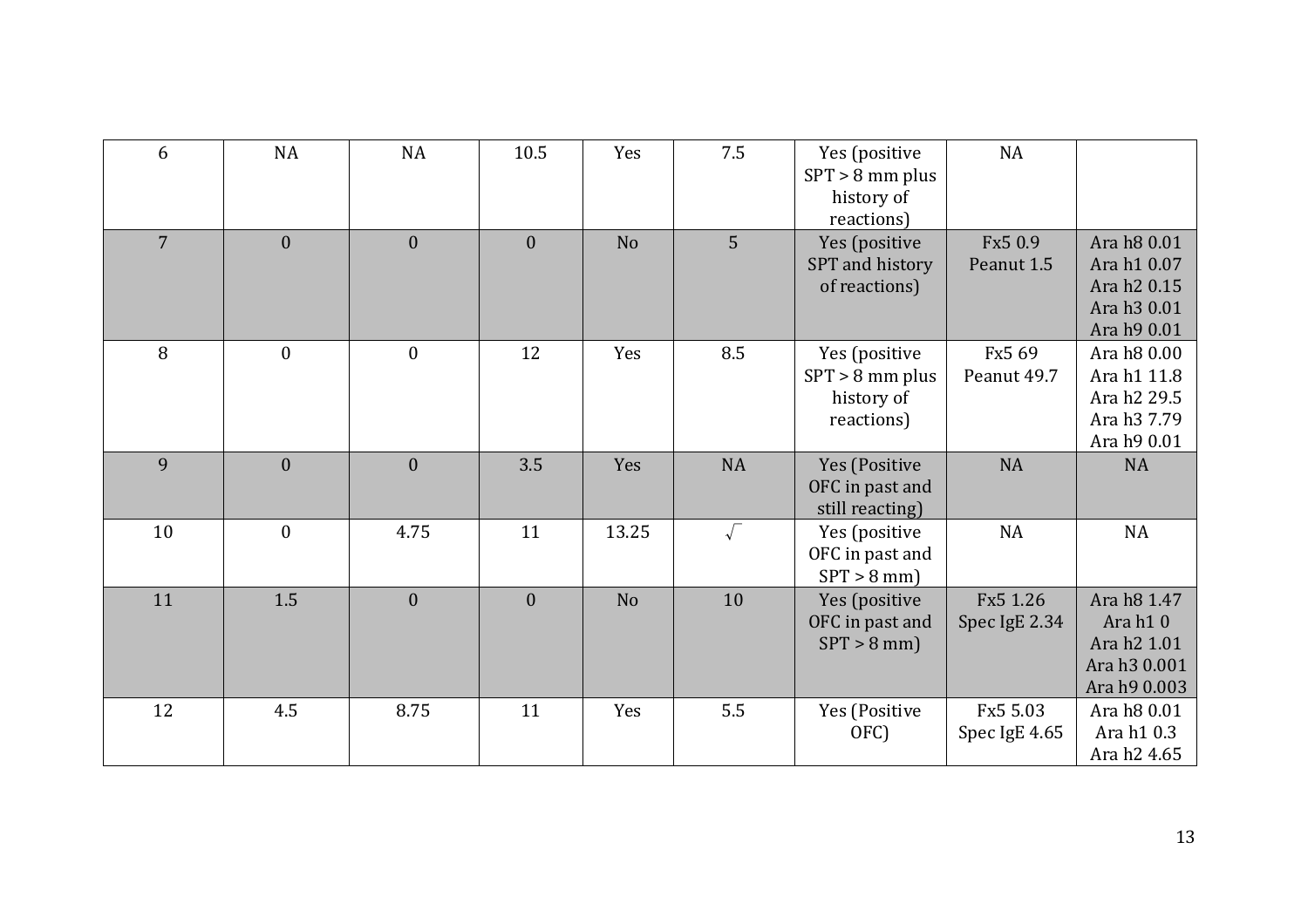|    |     |           |     |   |           |               | Ara h3 0.002 |
|----|-----|-----------|-----|---|-----------|---------------|--------------|
|    |     |           |     |   |           |               | Ara h9 0.01  |
| 13 | 5.5 | <b>NA</b> | Yes | U | $\Lambda$ | Fx5 0.75      | Ara h8 0.03  |
|    |     |           |     |   |           | Spec IgE 1.93 | Ara h1 0.01  |
|    |     |           |     |   |           |               | Ara h 20.02  |
|    |     |           |     |   |           |               | Ara h 30.17  |
|    |     |           |     |   |           |               | Ara h9 0.04  |

222

 $\sqrt{\ }$  = positive. NA = Not applicable (i.e. declined blood test). CRD = component resolved diagnostics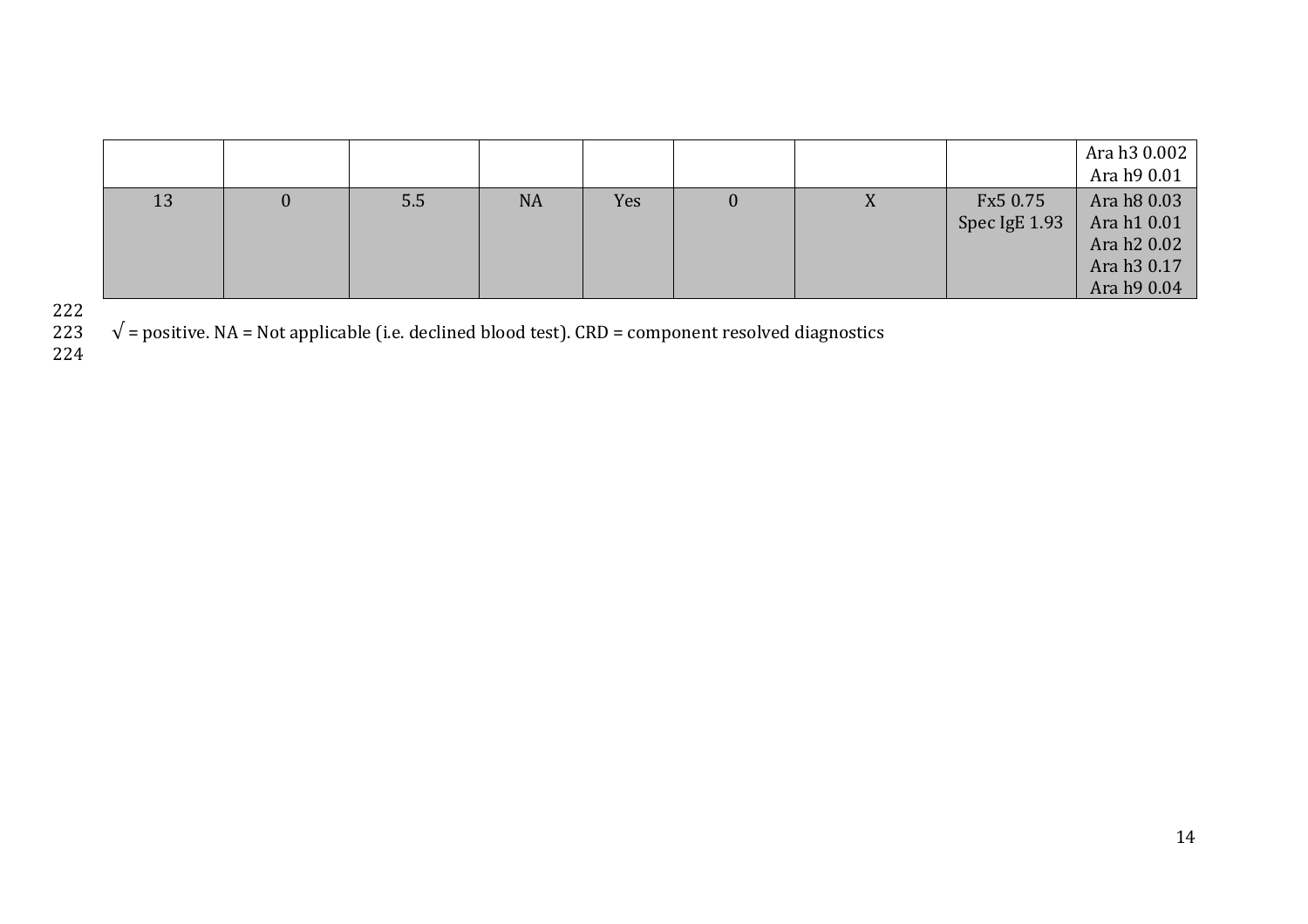| 225 Table 4: Factors associated with the development of peanut allergy at age ten years of life in the FAIR cohort |  |  |  |
|--------------------------------------------------------------------------------------------------------------------|--|--|--|

|                                                                   | Peanut allergy at age 10 | No peanut allergy at age | Odds ratio (95%            | Fisher's exact test |
|-------------------------------------------------------------------|--------------------------|--------------------------|----------------------------|---------------------|
|                                                                   | years $(n=12)$           | 10 years $(n=935)^*$     | confidence interval)       |                     |
| Sensitization to any<br>allergen over 10 years<br>$(n=186)$       | 12/12                    | 174/835                  | Inf                        | $p=0.000$           |
| Sensitization to any aero-<br>allergen over 10 years<br>$(n=175)$ | 10/13                    | 165/671                  | Inf                        | $p=0.000$           |
| Senitization to any FA<br>over 10 years $(n=41)$                  | 12/12                    | 29/934                   | Inf                        | $p = 0.000$         |
| Ever sensitized to grass<br>$(n=108)$                             | 8/12                     | 100/835                  | $16.727(4.603 - 65.852)$   | $p=0.001$           |
| Any IgE mediated Food<br>Allergy $(n=31)$                         | 12/12                    | 19/934                   | Inf                        | $p=0.000$           |
| Egg allergy at one year<br>$(n=16)$                               | 3/13                     | 13/875                   | $22.436$ (4.245 - 106.953) | $p=0.001$           |
| Ever suffered from<br>asthma $(n=101)$                            | 5/10                     | 96/503                   | $4.2$ (1.041 – 17.278)     | $p=0.029$           |
| Ever suffered from<br>eczema $(n=258)$                            | 10/12                    | 248/815                  | 11.43 (2.486-52.55)        | $p=0.001$           |
| Ever suffered from<br>hayfever $(n=233)$                          | 7/12                     | 226/815                  | 3.649 (1.146-11.614)       | $p=0.045$           |
| Family history of allergy<br>$(n=790)$                            | 9/13                     | 781/806                  | Inf                        | $p=0.241$           |
| Any breast feeding<br>$(n=598)$                                   | 7/12                     | 591/855                  | $0.540(0.142 - 2.061)$     | $p=0.000$           |

226 \* n=947 children have been seen at some point over the 10 years. Inf = infinite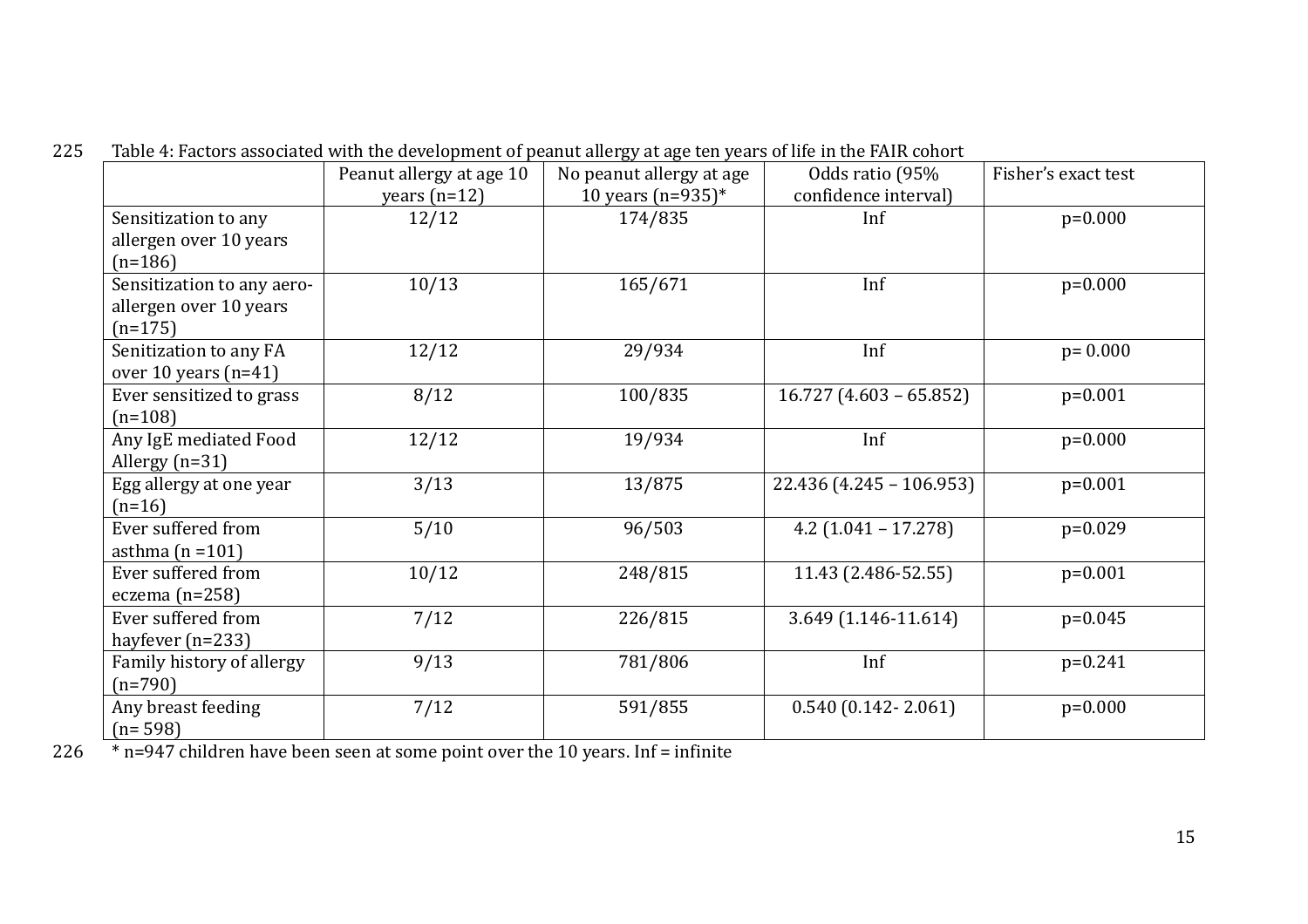#### *Factors associated with the development of peanut allergy*

 In the FAIR cohort, the following factors were associated with the development of peanut allergy at age 10 years (Table 4): sensitization over the first ten years of life to any allergen, any aero-allergen, any food allergen and grass; ever suffered from asthma, eczema or hayfever, any breastfeeding, as well as egg allergy at one year. A family history of allergy was not however not associated with the development of peanut allergy.

 Logistic regression was performed to assess the impact of a number of factors on the likelihood of developing peanut allergy. The model, containing four variables (breastfeeding, family history, egg allergy and sensitization to any food allergen) was statistically significant, predicting 98.9% of participants' peanut allergic 239 status correctly,  $\alpha^2$  (6, N = 854) = 75.94, p < 0.01. The model as a whole explained between 8.5% (Cox and Snell R squared) and 66.1% (Nagelkerke R squared) of 241 the variation. Although this model was very specific, correctly predicting 99.9% of non-peanut allergic participants; it had low sensitivity, correctly predicting only 27% of those with peanut allergy. None of the variables made a unique statistically significant contribution to the model. Sensitization to any food allergen made the strongest contribution, explaining 20.8% of the variation.

### **Discussion**

 We have shown that in the FAIR cohort at 10 years of age, 2.4% of children were sensitized to peanut and 1.5% clinically allergic. Between the ages of 3 and 10 years, one child outgrew peanut allergy and two children had new onset peanut allergy, leading to a cumulative incidence of peanut allergy over the first ten years of life of 3.0%. Comparing peanut sensitization and peanut allergy in two cohorts of children born 12 years apart, we found no significant difference in the prevalence of peanut sensitization at 1, 2, 3-4 and 10 years of age or peanut allergy at 3-4 or 10 years of age. A number of factors played a role in the development of peanut allergy, such as egg allergy and eczema in early life. Family history of allergy and breastfeeding did not independently affect the risk although they were both contributing factors in a multivariate logistic regression model.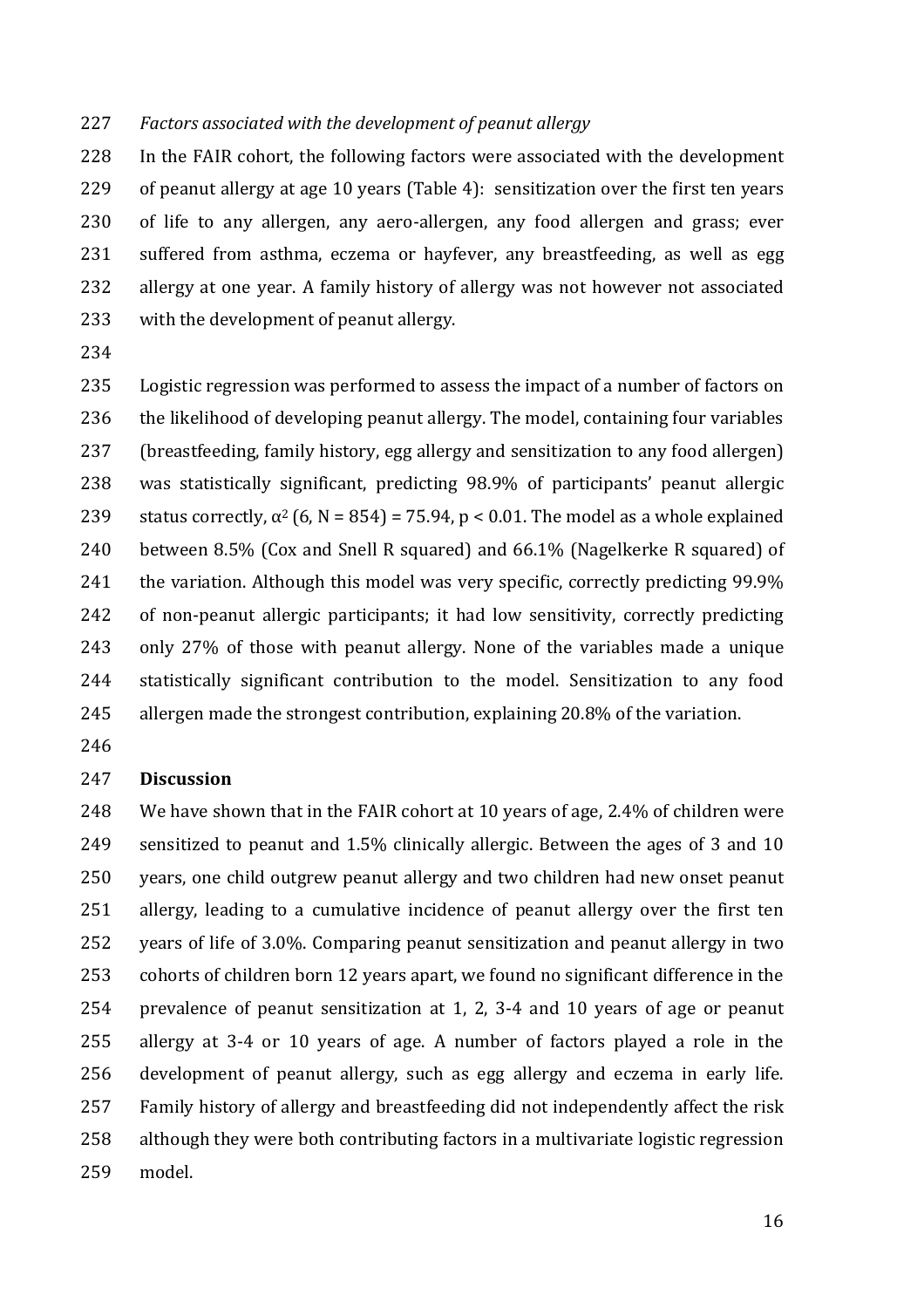We found a sensitization rate to peanuts at 10 years of 1.8% in the IOW birth cohort and 2.4% in the FAIR cohort. We have also described the prevalence of peanut sensitization in a different IOW school cohort (9) to be 3.7%, which may indicate either higher rates in that particular cohort or some selection bias as only 47.4% of the total cohort was recruited. Very few studies have looked at peanut sensitization in children of this age. Mustayev et al.( 18) described the prevalence of sensitization to peanut at 11 years of age in Turkish children as 0.7%. Asarnoj et al. (19) report a higher rate of peanut sensitization of 7.4% at age eight years in a Swedish birth cohort, whilst McGowan et al (1) reported a higher rate again of 10.5% in a cross sectional US population of 6-19 year old children and adolescents.

 Gupta et al.(20) described the prevalence of self-reported doctor's diagnosed peanut allergy in 11- 13 year olds from the US to be 2.3%. Using similar methodology in children 11-17 years of age, Sicherer et al. (4,5) reported prevalences of 0.2% and 1.7%. In our cohort, 1.4% of children reported a problem with consuming peanut, but not necessarily based on a doctor's diagnosis. Only one previous study has reported peanut allergy in a prospective cohort study based on oral food challenges, SPTs, and specific IgE measurements (21). The HealthNuts study recruited 12 month old infants in Australia, born between 2006-2009 (n = 5276). Of the 156 participants diagnosed with peanut allergy at age 12 months (2.95% of cohort), 78% had persisting allergy at age 4 years. This is therefore a higher initial diagnosis rate and resolution rate than observed in either the FAIR or IOW cohorts. In the HealthNuts study, Ara h2, tree nut, and house dust mite sensitization, coexisting food allergies, eczema and asthma were not predictive of persistent peanut allergy at age 4 years. In the FAIR cohort, we reported that sensitization over the first ten years of life to any allergen, ever having asthma, eczema, hayfever or egg allergy at one year *were* associated with the development of peanut allergy by 10 years. Overall the differences between studies are difficult to disentangle given the different sampling time periods, ages at recruitment and factors reported. Future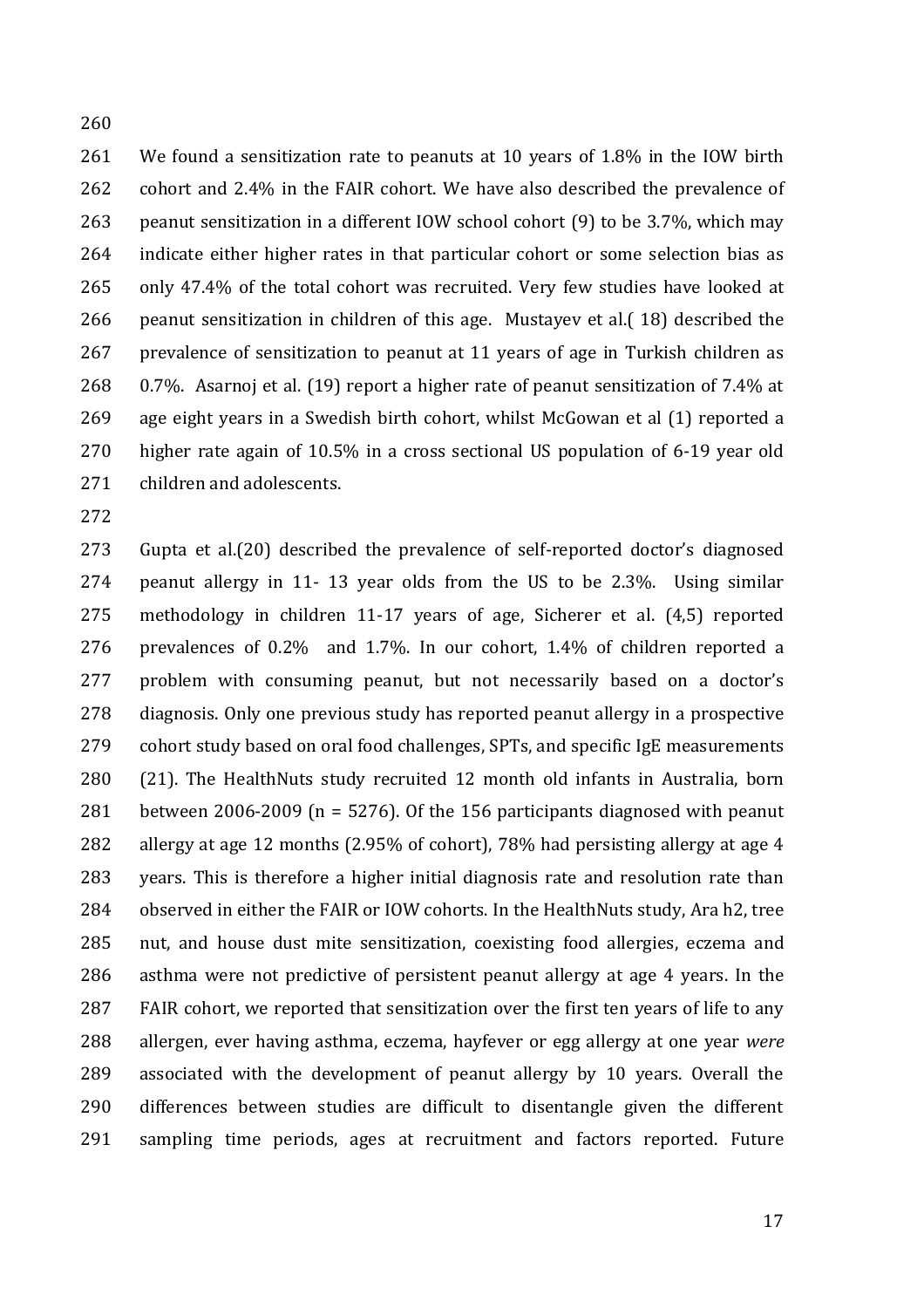publications from the HealthNuts study reporting data at age ten years will enable more direct comparisons to be made.

 In terms of development of peanut allergy, our data confirm that egg allergy and eczema are significant risk factors for peanut allergy, as reported previously by Lack et al. (22), the recent LEAP study (23) and the HealthNuts study (21). Nicolau et al. (24) reported that asthma, eczema, and food allergies were more common among subjects with peanut allergy, whereas hayfever was more common in peanut-tolerant children. With respect to diet during pregnancy and infancy as risk factors for development of peanut allergy, our group has previously demonstrated that government advice to atopic mothers to avoid peanut during pregnancy was misunderstood and did not lead to a reduction in peanut allergy prevalence (25). It remains to be seen whether changes to national UK infant feeding guidelines will be made following the publication of the LEAP (23) and Enquiring About Tolerance (EAT) studies (26).

 Comparing SPT or specific IgE testing, we found SPT was a better indicator of peanut allergy: 29 children had a positive specific IgE to peanut, 14 had a positive SPT, with 12 found to be peanut allergic at age 10. For specific IgE, a cut off of > 0.35 kUA/l performed better than 0.1 kUA/l. This is despite the fact that a 0.35 kUA/l cut off point reported by ThermoFisher was due to the initial analytic ability of the test, and does not have a clinical basis. This cut off was reduced to 0.1 kUA/l as lower detection levels are now possible, but these are not clinical diagnostic levels(27).

 Children with a clinical peanut allergy were sensitised to a range of peanut components. The majority was sensitised to Ara h2 as all eight children showed a level of sensitisation to Ara h2; (n=7 above 0.1 kUA/l; n=5 above 0.35 kUA/l). This is similar to data reported by Nicolau et al.(24) who reported that Ara h2 was the most important predictor of peanut allergy. However, it may not be true in all populations as Restani et al. (28) identified Ara h3 as the major allergen in a group of peanut allergic children.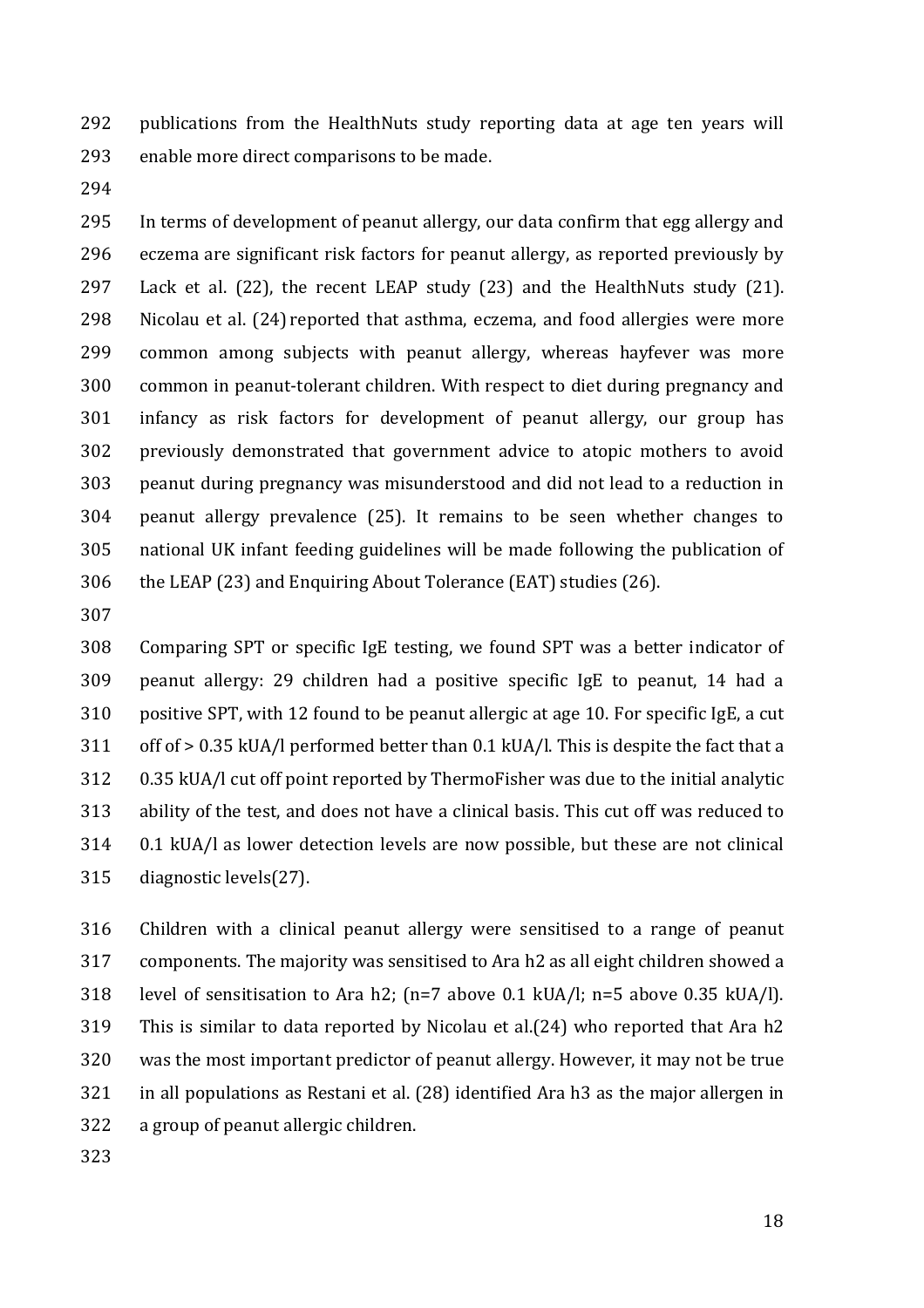A limitation of our study was that the IOW birth cohort were not challenged to peanut, rather the diagnosis was based on a thorough clinical history and positive SPT. Although all the children in the FAIR cohort at the age of 10 years were offered a food challenge, only two consented, both of which were open challenges. Additionally, less than 25% consented to a blood test, which may affect the accuracy of the results. Another limitation is that the sample size was not sufficient to detect statistically significant differences between the two cohorts. Based on our data, we would require a sample size of 4207 children in each group at 3 years and 1908 children per group at 10 years of age to detect a difference with 80% power. Theoretically, if we use these sample sizes and impute our % of peanut allergy we will find a highly significant increase in 335 peanut allergy, both at 3 years ( $p=0.006$ ) and at 10 years ( $p=0.004$ ).

#### **Conclusion**

 Peanut allergy appears to be stable at 1.5% over the first 10 years of life, with only about 10% of children outgrowing their peanut allergy and approximately 20% developing new onset peanut allergy. In the 12 years between 1989-2011, an increase in both peanut sensitization and clinical peanut allergy was noted but this did not reach statistical significance possibly due to sample size constraints. We acknowledge that in some areas of the world, some food allergies seem to be on the increase (29). It is therefore probably safe to assume that with sufficient numbers our peanut allergy prevalence may be significantly increasing, but it is difficult to say for certain as there is such limited data on the time-trends in food allergy.

 **Funding:** The FAIR study was funded by the NIHR UK and the IOW birth cohort study was funded by the IoW NHS Trust and Asthma UK The sponsor and funders played no role in the study design; in the collection, analysis, and interpretation of data; in the writing of the report; and in the decision to submit the article for publication. The researchers acted independent of the funders.

### **Conflicts of interest:** none

**Acknowledgements:** We would like to thank the participants of both studies.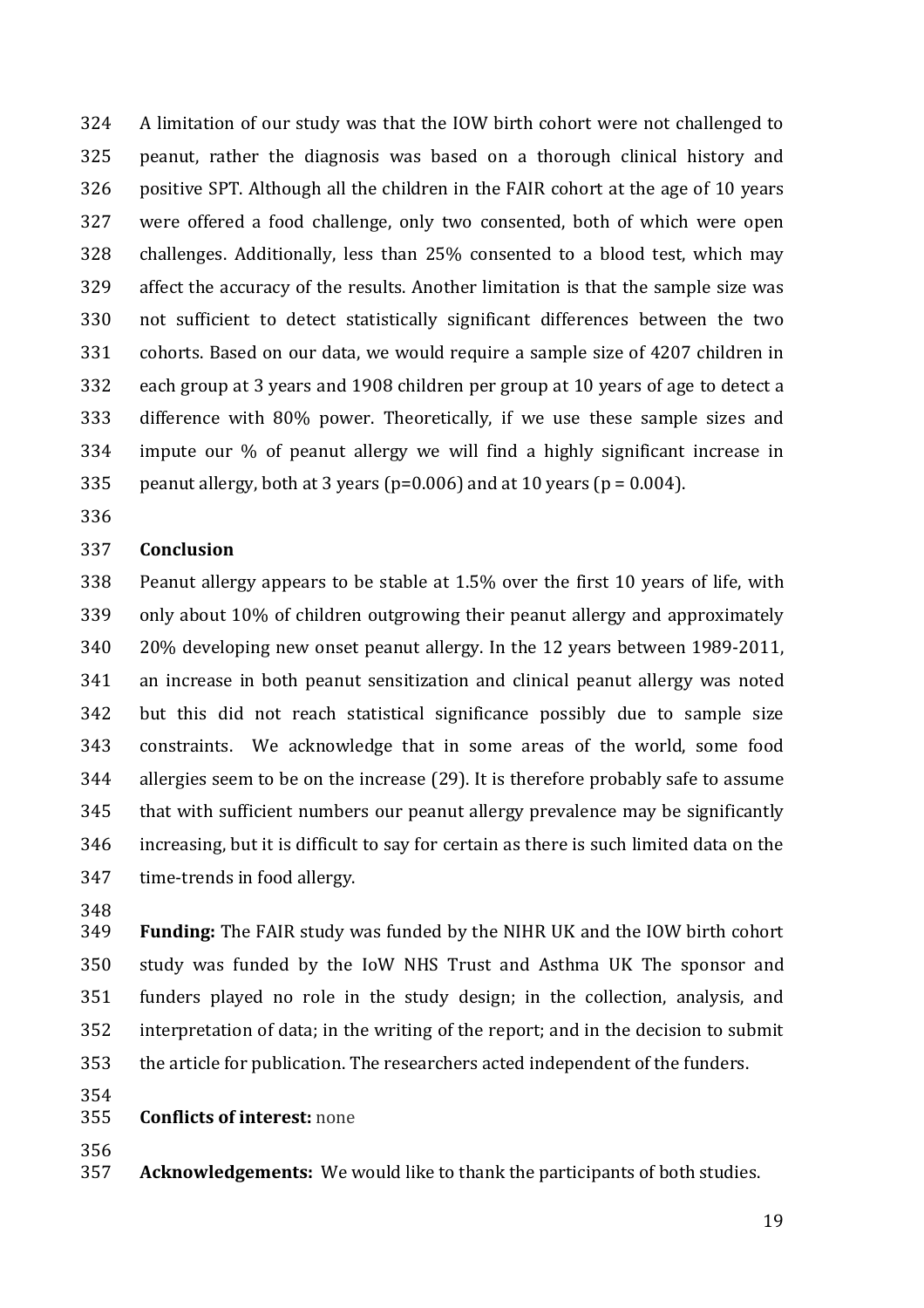# **References**

| 360 | 1.  | McGowan E, Peng R, Salo P, Zeldin D, Keet C. Changes in Food-Specific IgE     |
|-----|-----|-------------------------------------------------------------------------------|
| 361 |     | Over Time in the National Health and Nutrition Examination Survey             |
| 362 |     | (NHANES). J Allergy Clin Immunol Pract. 2016; article in press.               |
| 363 | 2.  | Nwaru BI, Hickstein L, Panesar SS, Roberts G, Muraro A., Sheikh A.            |
| 364 |     | Prevalence of common food allergies in Europe: A systematic review and        |
| 365 |     | meta-analysis. Allergy Eur J Allergy Clin Immunol. 2014; 69: 992-1007.        |
| 366 | 3.  | Boyce JA, Assa'ad A, Burks AW, Jones SM, Sampson HA, Wood RA, et al.          |
| 367 |     | Guidelines for the diagnosis and management of food allergy in the United     |
| 368 |     | States: report of the NIAID-sponsored expert panel. J Allergy Clin Immunol.   |
| 369 |     | 2010. p. S1-58.                                                               |
| 370 | 4.  | Sicherer S, Munoz-Furling A, Burks A, Sampson H. Prevalence of peanut         |
| 371 |     | and tree nut allergy in the US determined by a random digit dial telephone    |
| 372 |     | survey. J Allergy Clin Immunol. 1999;103:559-62.                              |
| 373 | 5.  | Sicherer SH, Munoz-Furlong A, Godbold JH, Sampson HA. US prevalence of        |
| 374 |     | self-reported peanut, tree nut, and sesame allergy: 11-year follow-up. J      |
| 375 |     | Allergy Clin Immunol. 2010;125:1322-6.                                        |
| 376 | 6.  | Fleischer DM. The natural history of peanut and tree nut allergy. Current     |
| 377 |     | Allergy and Asthma Reports. 2007. p. 175-81.                                  |
| 378 | 7.  | Arshad S, Venter C, Roberts G, Dean T, Kurukulaaratchy R. The natural         |
| 379 |     | history of peanut sensitization and allergy in a birth cohort. J Allergy Clin |
| 380 |     | Immunol. 2014;134:1462-3.                                                     |
| 381 | 8.  | Peters RL, Allen KJ, Dharmage SC, Koplin JJ, Dang T. Natural history of       |
| 382 |     | peanut allergy and predictors of resolution in the first 4 years of life : A  |
| 383 |     | population-based assessment. J Allergy Clin Immunol. 2015;135:1257-           |
| 384 |     | 66.e2.                                                                        |
| 385 | 9.  | Pereira B, Venter C, Grundy J, Clayton CB, Arshad SH, Dean T. Prevalence of   |
| 386 |     | sensitization to food allergens, reported adverse reaction to foods, food     |
| 387 |     | avoidance, and food hypersensitivity among teenagers. J Allergy Clin          |
| 388 |     | Immunol. 2005;116:884-92.                                                     |
| 389 | 10. | Venter C, Hasan Arshad S, Grundy J, Pereira B, Bernie Clayton C, Voigt K, et  |
| 390 |     | al. Time trends in the prevalence of peanut allergy: Three cohorts of         |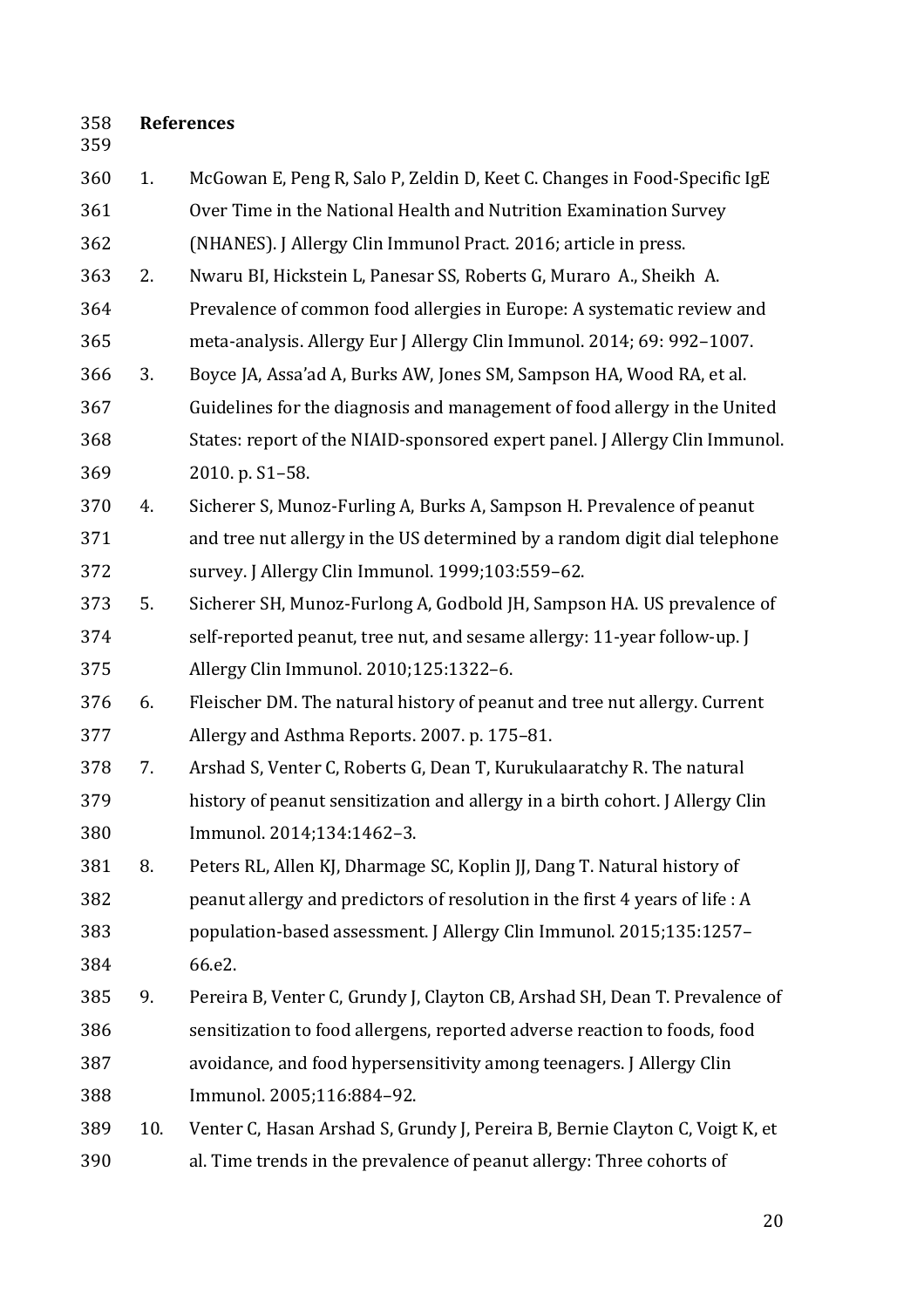| 391 |     | children from the same geographical location in the UK. Allergy Eur J       |
|-----|-----|-----------------------------------------------------------------------------|
| 392 |     | Allergy Clin Immunol. 2010;65:103-8.                                        |
| 393 | 11. | Venter C, Pereira B, Voigt K, Grundy J, Clayton CB, Higgins B, et al.       |
| 394 |     | Prevalence and cumulative incidence of food hypersensitivity in the first 3 |
| 395 |     | years of life. Allergy. 2008;63:354-9.                                      |
| 396 | 12. | Committee on Toxicity of Chemicals in Food Consumer Products and the        |
| 397 |     | Environment. COT consumer products and the environment - peanut             |
| 398 |     | allergy. 1988.                                                              |
| 399 | 13. | Tariq SM, Stevens M, Matthews S, Ridout S, Twiselton R, Hide DW. Cohort     |
| 400 |     | study of peanut and tree nut sensitisation by age of 4 years. BMJ.          |
| 401 |     | 1996;313:514-7.                                                             |
| 402 | 14. | NICE. Food allergy in children and young people. 2011. Clinical Guidelines  |
| 403 |     | SG116. UK. Available from:                                                  |
| 404 |     | http://www.nice.org.uk/nicemedia/live/13348/53214/53214.pdf                 |
| 405 | 15. | Patil VK, Kurukulaaratchy RJ, Venter C, Grundy J, Roberts G, Dean T, et al. |
| 406 |     | Changing prevalence of wheeze, rhinitis and allergic sensitisation in late  |
| 407 |     | childhood: findings from 2 Isle of Wight birth cohorts 12 years apart. Clin |
| 408 |     | Exp Allergy. 2015;45:1430-8.                                                |
| 409 | 16. | Smithers MG, Smithers G, Gregory JR, Bates CJ, Prentice A, Jackson L V, et  |
| 410 |     | al. The National Diet and Nutrition Survey: young people aged 4-18 years.   |
| 411 |     | Nutr Bull . 2000;25:105-11.                                                 |
| 412 | 17. | Sampson H A., Gerth Van Wijk R, Bindslev-Jensen C, Sicherer S, Teuber SS,   |
| 413 |     | Burks A. W, et al. Standardizing double-blind, placebo-controlled oral food |
| 414 |     | challenges: American Academy of Allergy, Asthma & Immunology-               |
| 415 |     | European Academy of Allergy and Clinical Immunology PRACTALL                |
| 416 |     | consensus report. J Allergy Clin Immunol 2012;130:1260-74.                  |
| 417 | 18. | Mustafayev R, Civelek E, Orhan F, Yüksel H, Boz AB, Şekerel BE. Similar     |
| 418 |     | prevalence, different spectrum: IgE-mediated food allergy among Turkish     |
| 419 |     | adolescents. Allergol Immunopathol. 2013;41:387-96.                         |
| 420 | 19. | Asarnoj A, Ostblom E, Ahlstedt S, Hedlin G, Lilja G, Van Hage M, et al.     |
| 421 |     | Reported symptoms to peanut between 4 and 8 years among children            |
| 422 |     | sensitized to peanut and birch pollen - Results from the BAMSE birth        |
| 423 |     | cohort. Allergy Eur J Allergy Clin Immunol. 2010;65:213-9.                  |